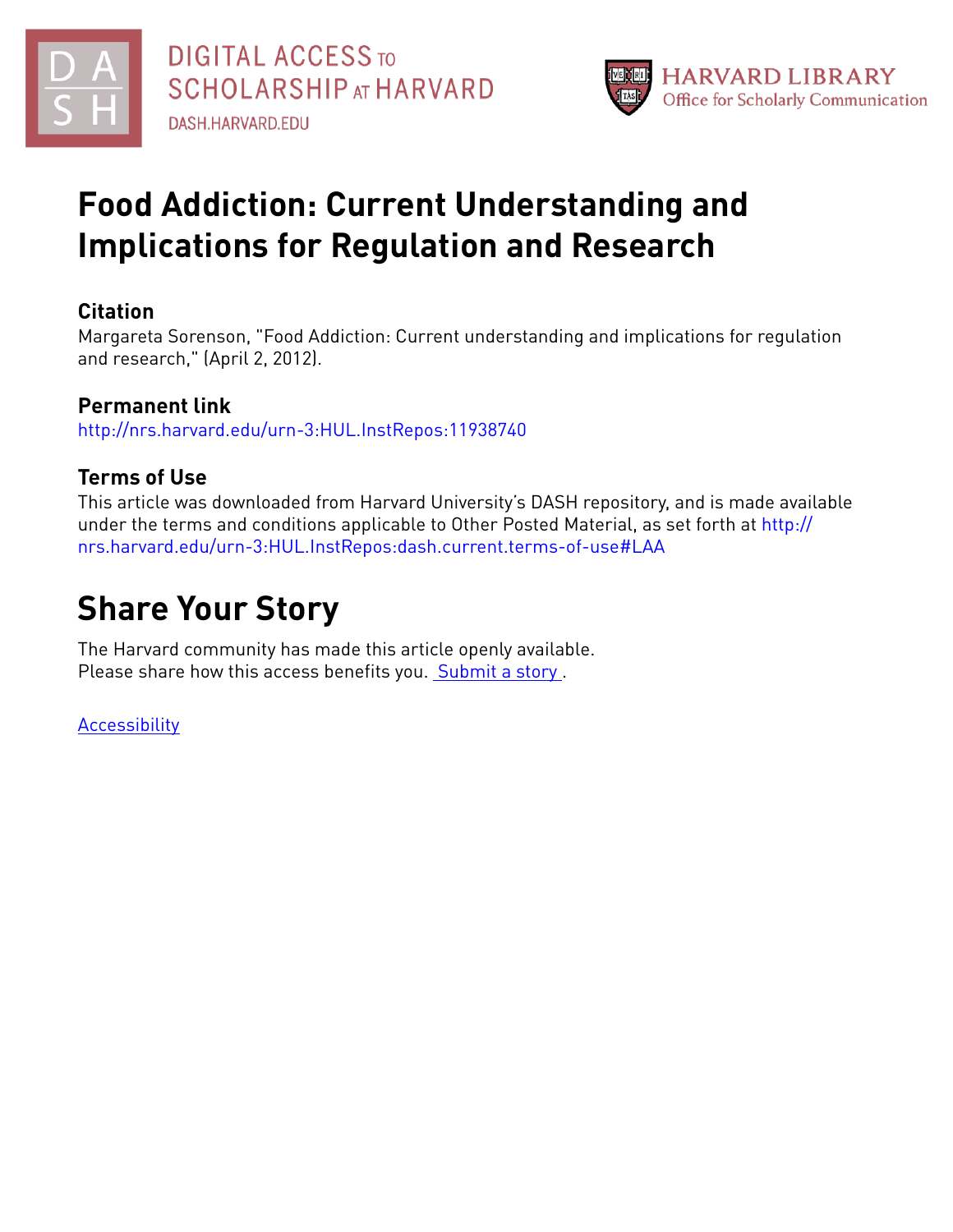# Food Addiction:

## Current understanding and implications for regulation and research

Course Paper by Margareta Sorenson, Class of 2012 **4/2/2012**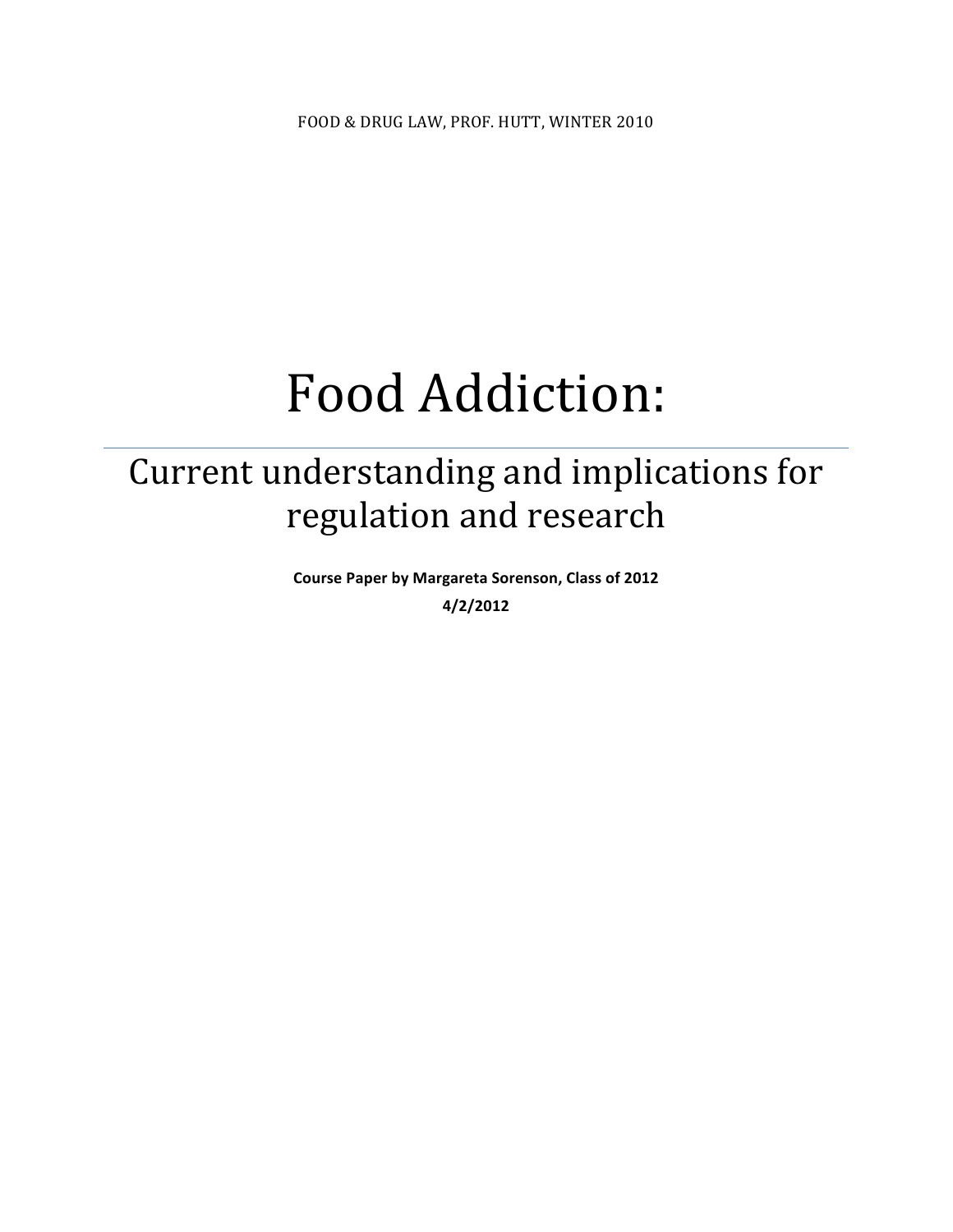## **Abstract**

The idea that some processed foods can be addictive has gained support in recent years. Animal and human studies show extensive overlap between the neuronal signaling involved in palatable food consumption and drug addiction. A growing number of individuals also report being unable to stop consuming certain foods despite repeated efforts, and consuming them to feel better emotionally, rather than to satisfy hunger. While food addiction can contribute to overconsumption of calories and excessive weight gain, it is not synonymous with obesity. The food addiction concept, while controversial, can have important implications for treatment and regulation. Government initiatives have focused on spreading nutrition information, but evidence indicates that most people are eating unhealthy food for emotional reasons, not due to lack of information. If the existence of food addiction gains greater acceptance, it may be particularly important in facilitating the regulation of food advertising directed to children. The model also has implications for research and treatment.

## **Introduction**

!!!!!!!!!!!!!!!!!!!!!!!!!!!!!!!!!!!!!!!!!!!!!!!!!!!!!!!!!!!!

Americans eat too much. In 2009-2010, 68.8% of the adult population was overweight or obese (BMI >25kg/m<sup>2</sup>) and 35.7% of adults were obese (BMI >30 kg/m<sup>2</sup>).<sup>1</sup> In the same year, 31.8% of children and adolescents ages 2-19 were overweight or obese and 16.9% were obese.<sup>2</sup> It is well established that obesity increases the risk of developing a number of health problems, including diabetes, hypertension, cardiovascular disease, high cholesterol, stroke, certain cancers, and arthritis.<sup>3</sup> Obese individuals are also more likely to suffer from mood disorders,

<sup>&</sup>lt;sup>1</sup> K. M. Flegal et al., *Prevalence of Obesity and Trends in the Distribution of Body Mass Index Among US Adults,* 1999-2010, 307 JAMA, 491 (2012).<br><sup>2</sup> C. L. Ogden et al., *Prevalence of Obesity and Trends in Body Mass Index Among US Children and Adolescents,* 

*<sup>1999-2010,</sup>* 307 JAMA, 483 (2012). *3 S.D.H. 2010). 3 S.D.H. Malnick et al., 7he medical complications of obesity, 99 QJM, 565, (2006).*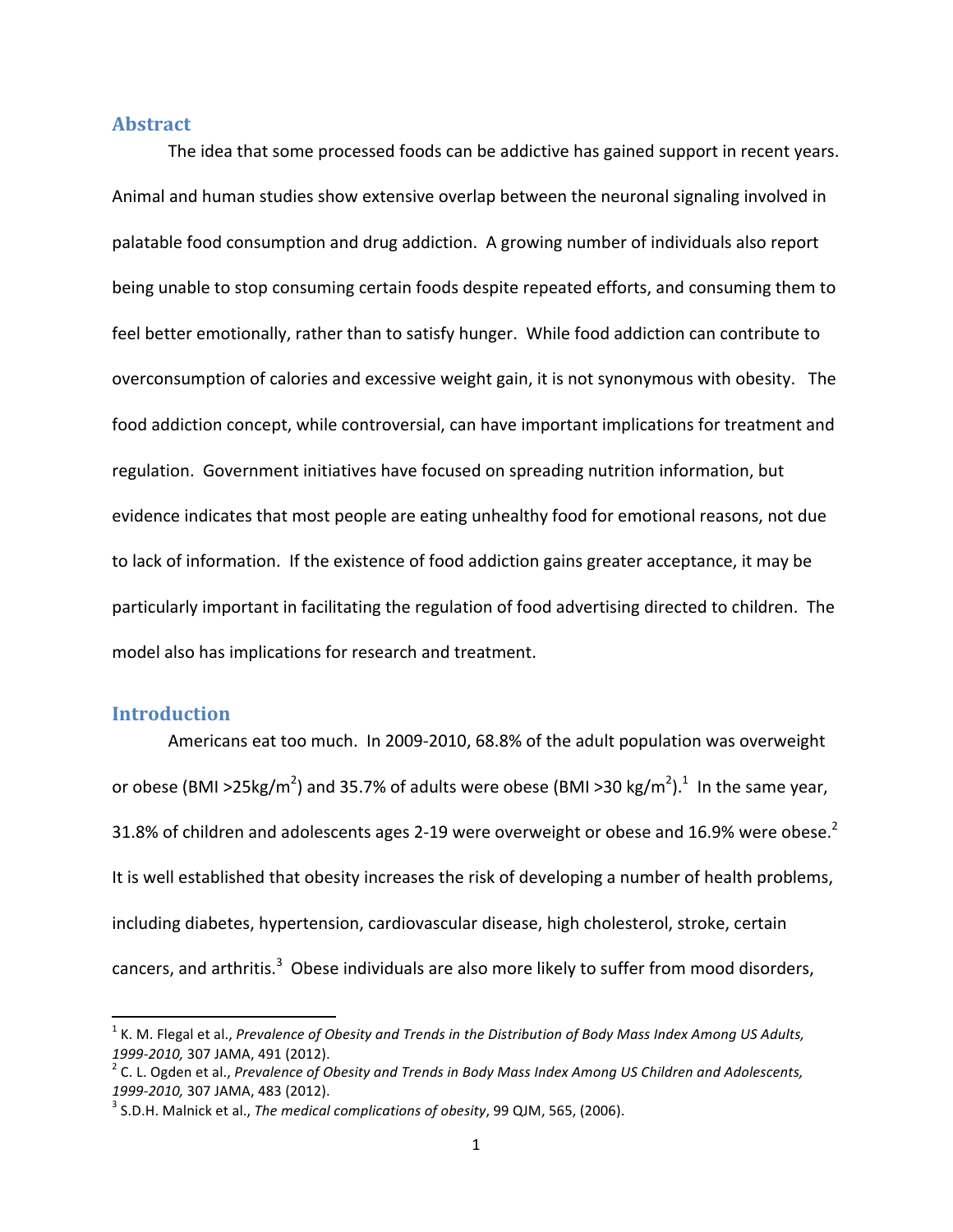particularly depression.<sup>4</sup> The healthcare cost attributable to weight related conditions has been estimated to 10% of total spending, or  $\sim$  \$150 billion annually.<sup>56</sup> In addition, many individuals of normal weight consume excessive amounts of processed foods with low nutritional value and large amounts refined carbohydrates, sodium and fat, thus putting themselves at risk for malnutrition and diet-related diseases.

Many obese and overweight individuals, (as well as many people of normal weight) fail to lose weight despite repeated attempts and desire to do so.<sup>7</sup> Total spending on weight loss in the United States was estimated at \$3.3 billion in 2011.<sup>8</sup> This is in spite of evidence that dieting is ineffective, at least in the long term. $^9$  A review of major weight loss programs in the U.S., showed a 15-25% weight loss over the short term (3-6) months, but >90% of dieters had failed to maintain their weight loss at one year. $^{10}$  This data suggests that Americans are unable to control how much they eat, despite being aware of adverse consequences.

There is mounting evidence for the idea that certain foods can be addictive in a manner that resembles nicotine, alcohol and drug addiction. Neurobiological studies have demonstrated extensive overlap between the pathways implicated in drug abuse and those

<sup>10</sup> Tsai AG et al. *Systematic review: an evaluation of major* 

<sup>&</sup>lt;sup>4</sup> F. Amianto et al., *The forgotten psychosocial dimension of the obesity epidemic*, 378 Lancet, e8 (2011).<br><sup>5</sup> E. A. Finkelstein, et al., Annual Medical Spending Attributable To Obesity: Payer-And Service-Specific Esti Health Affairs, w822 (2009).

 $\frac{6}{7}$  http://www.cdc.gov/CDCTV/ObesityEpidemic/Transcripts/ObesityEpidemic.pdf ;<br> $\frac{7}{7}$  http://www.apa.org/news/press/releases/stress/national-report.pdf

<sup>&</sup>lt;sup>8</sup> Weight Loss Services Market Research Report Now Available from IBISWorld, PRWEB, October 20, 2011; http://www.prweb.com/releases/2011/10/prweb8894700.htm

<sup>&</sup>lt;sup>9</sup> N. Nguyen et al, *A Review of Unmet Needs in Obesity Management*, Mar 22. Epub ahead of print, Obes Surg. (2012); http://www.springerlink.com/content/271656607838n25l/.

commercial weight loss programs in the United States, 142 Annals of Internal Medicine, 56 56!(2005).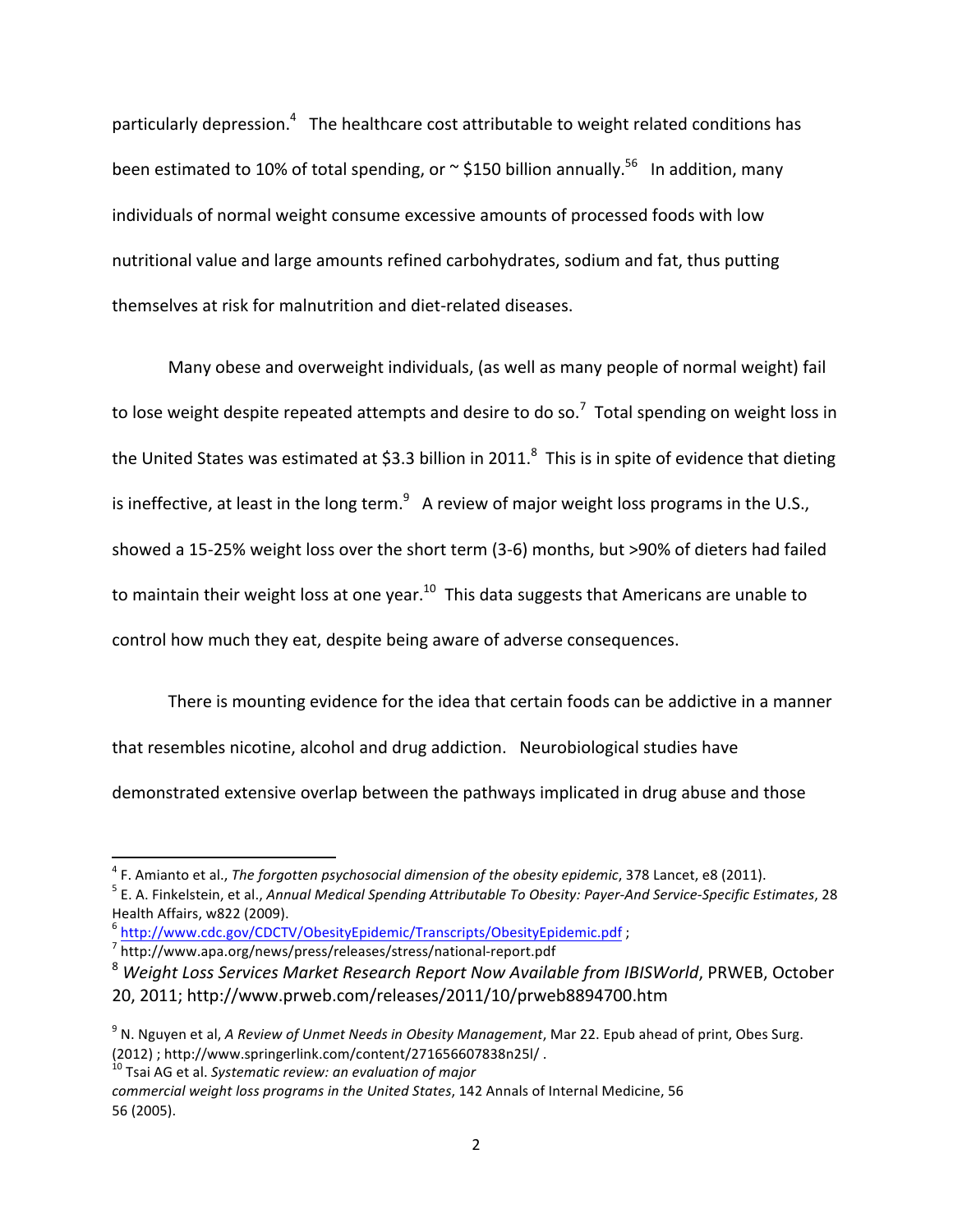involved in regulation of palatable food consumption, particularly consumption of sweet substances. Animals that are allowed to binge on sugar develop brain changes resembling those in drug addicted animals, including changes to dopamine, opiate and acetylcholine signaling. $1112$ 

A growing body of medical doctors, psychologists and scientists are studying food addiction. Publications containing the phrase "food addiction" have risen exponentially since  $2006<sup>13</sup>$  and The Yale Rudd Center for Obesity Research and Policy Researchers has brought attention to the issue, including organizing meetings<sup>14</sup> and creating the "Food Addiction Scale," a diagnostic tool for identifying individuals exhibiting signs of addiction towards certain types of foods.<sup>15</sup> In his book "The End of Overeating: Taking Control of the Insatiable American Appetite," former FDA Commissioner and pediatrician David Kessler suggests that the food industry produces highly refined, "hyperpalatable" foods that are intentionally designed to trigger repeated overconsumption. Kessler admits to his own inability to control himself in the presence of chocolate chip cookies.<sup>16</sup>

The ubiquity of support groups for self-identified food addicts also indicates that the phenomenon is real and widespread. Food Addicts Anonymous organizes meetings all over the US as well as in Canada, Russia, Australia and Northern Europe.<sup>17</sup> Its members follow a Twelve-Step program to achieve abstinence from addictive foods. Overeaters Anonymous, is another

12 Ifland et al., *Refined food addiction: a classic substance use disorder*, 72 Med Hyptheses, 18 (2009).<br><sup>13</sup> A.N. Gearhardt et al., *The Addiction Potential of Hyperpalatable Foods*, 4 Curr Drug Abuse Rev. 140 (2011).<br><sup></sup>

<sup>&</sup>lt;sup>11</sup> D.M. Blumental et al., *Neurobiology of food addiction*,13 Current Opinion in Clinical Nutrition and Metabolic Care, 359 (2010).

<sup>&</sup>lt;sup>15</sup> A.N. Gearhardt et al., *Preliminary validation of the Yale Food Addiction Scale*, 52 Appetite, 430 (2009).<br><sup>16</sup> D. Kessler, *The End of Overeating: Taking Control of the Insatiable American Appetite* (2009).<br><sup>17</sup> htt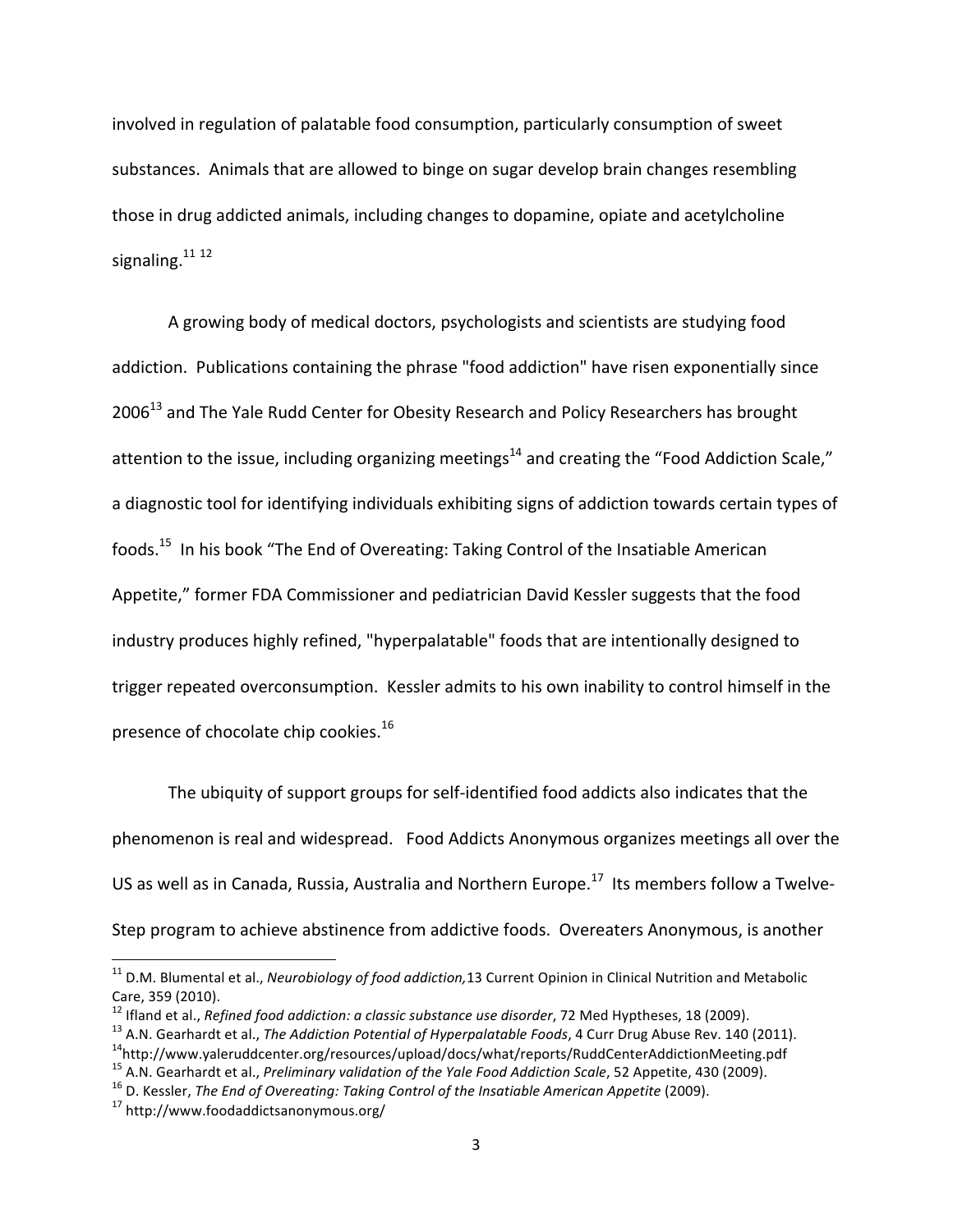large, international group that offers a Twelve-Step program for "compulsive eaters."<sup>18</sup> While it does not overtly address food addiction, its members cite addiction to sugar and refined carbohydrates.<sup>19</sup> Other groups include Food Addicts in Recovery Anonymous<sup>20</sup>, Food Addiction Meetup<sup>21</sup> and the online support group Daily Strength.<sup>22</sup>.

This paper briefly introduces current evidence for the existence of food addiction. While the biological mechanisms are fundamental to the addiction analysis, they are too intricate to describe in detail here. However, there are a several excellent reviews on the topic.<sup>232425</sup> This is followed by a discussion of whether food addiction is a true addiction, including whether it fits the definition of substance use disorder listed in DSM-IV. The relationship between food addiction and the obesity epidemic is also discussed in some detail, because there is some confusion about how much the two overlap. Then a discussion of the particular impact of stress is included, since stress in America is on the rise and may influence excessive consumption of unhealthy foods. Finally, topics for further research are outlined, and the potential implications for the federal regulation are discussed, with particular emphasis on the regulation of unhealthy food advertising directed to children.

<sup>&</sup>lt;sup>18</sup> http://www.oa.org/<br><sup>19</sup> S. Russell-Mayhew et al., *How does overeaters anonymous help its members? A qualitative analysis, 18 Eur. Eat.* Disorders Rev. 33 (2010).

<sup>&</sup>lt;sup>20</sup> http://www.foodaddicts.org/<br><sup>21</sup> http://food-addiction.meetup.com/<br><sup>22</sup> http://www.dailystrength.org/c/Food-Addiction/people<br><sup>23</sup> N.M. Avena, et al., *Animal models of sugar and fat bingeing: relationship to food addi weight*, 829 Methods Mol Biol., 351 (2012). *24* M.M. *Purightyder and addiction: Update on the state of the*<br><sup>24</sup> N.M. Avena, et al., *Further developments in the neurobiology of food and addiction: Update on the state o* 

*science*, 28 Nutrition, 341 (2012). 25 S.L. Parylak et al., *The dark side of food addiction*, 104 Physiol Behav., 149 (2011).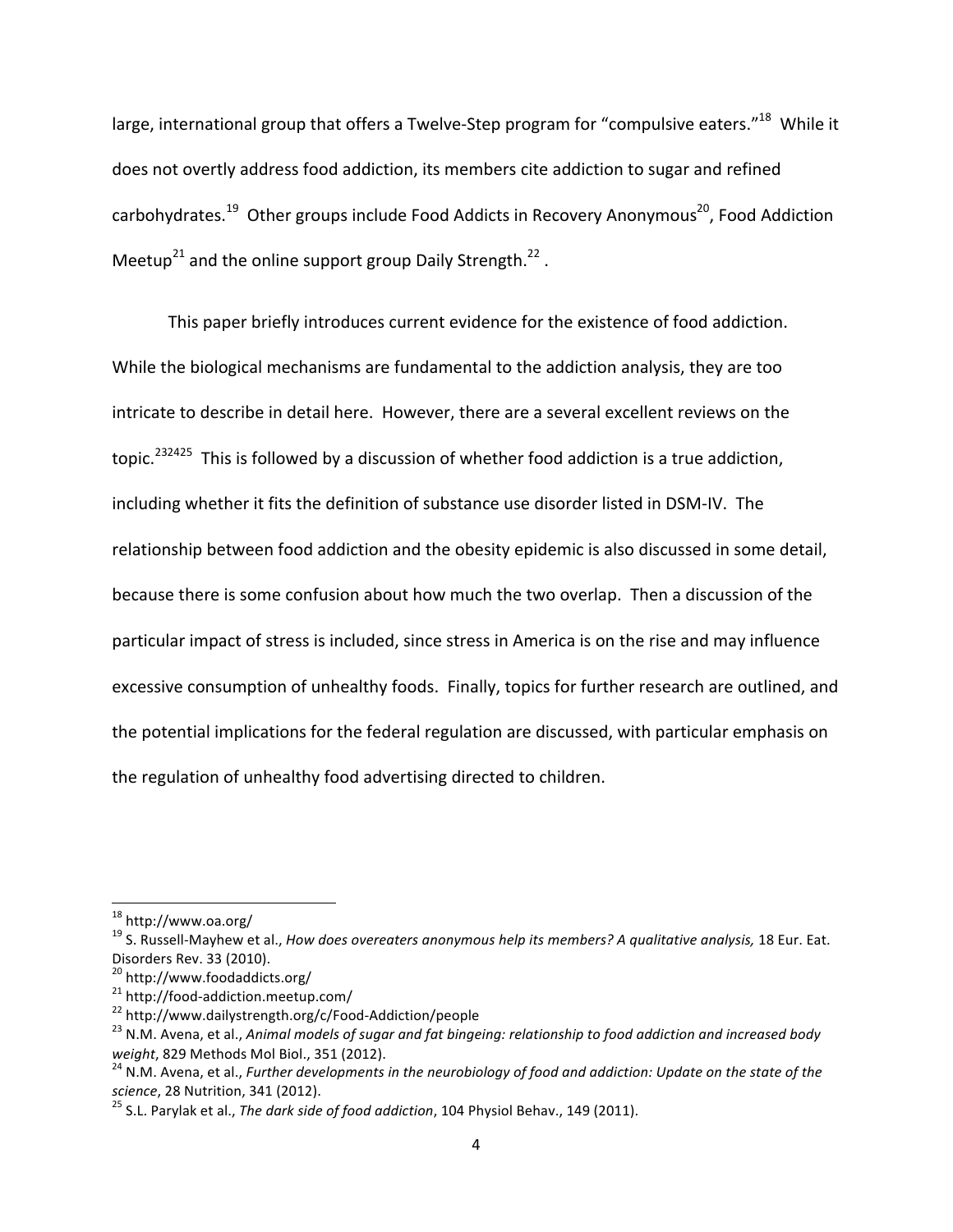## **Can food really be addictive?**

Proponents of the food addiction hypothesis cite a wealth of animal and human data showing overlap between the neurological pathways involved in the regulation of food intake and those involved in drug abuse. Skeptics argue that unlike drugs and alcohol, food is essential to our survival, not an addictive substance. But proponents of the food addiction hypothesis point out that the highly processed foods in modern diets damage health and are more similar to drugs of abuse than to the foods that our ancestors consumed.<sup>26</sup> Indeed, refined sugar and flour do not occur naturally, but like some highly addictive drugs, they have been purified from plant sources for quicker absorption and more intense effect.<sup>27</sup> Coca leaves when chewed or stewed as tea have little addictive potential, but when processed, the resulting cocaine or crack is highly addictive.<sup>28</sup> Further, processed foods typically consist of a large number of ingredients to enhance flavor and texture, similarly to tobacco products, which contains hundreds of added ingredients that enhance flavor and speed absorption.<sup>29</sup>

## **Biological Evidence**

Both human and animal studies have revealed extensive overlap between the pathways involved in food regulation and those activated in drug addiction.<sup>30</sup> In a study where rats were given a high sugar solution followed by deprivation each day for 30 days, their brains were altered much in the same way as observed in response to drugs of abuse (including increased dopamine binding to the D-1 receptor and decreased binding to the D-2 receptor as well as

<sup>&</sup>lt;sup>26</sup> Gearhardt (2011), *supra*.<br><sup>27</sup> *Id.*<br><sup>28</sup> *Id.* 29 *Id.* 30 N.M. Avena et al., *Evidence for sugar addiction: Behavioral and neurochemical effects of intermittent, excessive* sugar intake. 32 Neurosci Biobehav Rev., 20 (2008).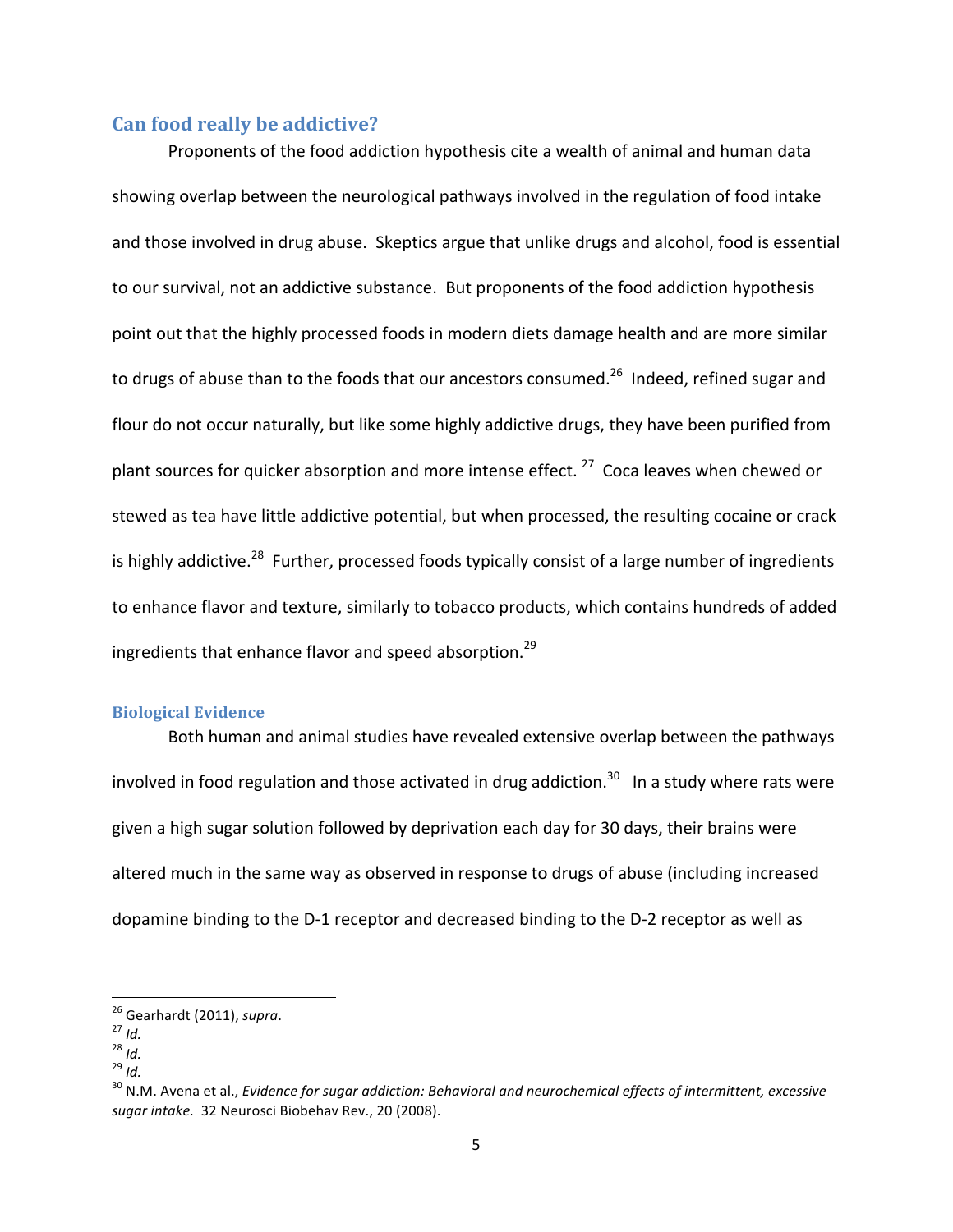increased opioid mu-1 receptor binding in several regions).<sup>31</sup> A related study found that rats that were given a high sugar solution followed by intermittent deprivation showed signs of withdrawal that resembled that of morphine and nicotine, suggesting that the rats had developed a physical dependence on sugar.<sup>32</sup> This effect is specific to sugar – a similar experiment using a high-fat solution produced no withdrawal symptoms.<sup>33</sup> Further, rats that had developed sugar-dependence by intermittent access to high-glucose solutions consumed more sugar than ever before after a two-week period of deprivation.<sup>34</sup> A study of Rhesus monkeys demonstrated reduced self-administration of an addictive drug when the monkeys were provided a sweet drink (saccharin solution) as an alternative.<sup>35</sup> In addition to dopamine and opioid pathways, sugar addiction in animals also involves acetylcholine signaling, which is also affected in ways that closely resemble drug abuse. $36$ 

While sugar addiction has clearly been established in animal studies, human data is less abundant. One study found that the density of striatal dopamine D-2 receptors is decreased in obese individuals, and that the magnitude of the decrease was proportional to BMI.  $37$  Since dopamine modulates motivation and reward circuits, an implication of the study is that

<sup>&</sup>lt;sup>31</sup> C. Colantuoni et al., *Excessive sugar intake alters binding to dopamine and mu-opioid receptors in the brain, 12* Neuroreport, 3549 (2001).

<sup>&</sup>lt;sup>32</sup> C. Colantuoni et al., *Evidence that intermittent, excessive sugar intake causes endogenous opioid dependence*, 10 Obesity Research, 478 (2002).

<sup>&</sup>lt;sup>33</sup> M.E. Bocarsly et al., *Rats that binge eat fat-rich food do not show somatic signs or anxiety associated with* 

opiate-like withdrawal: implications for nutrient-specific food addiction behaviors. 105 Physiol Behav., 865 (2011).<br><sup>34</sup> N. M. Avena et al., Sugar-dependent rats show enhanced responding for sugar after abstinence: eviden *sugar deprivation effect,* 84 Physiology & Behavior, 359 (2005). <sup>35</sup> U.C. Campbell et al., *Reduction of drug* ethnistration by an alternative non-drug reinforcer in rhesus

*monkeys: magnitude and temporal effects,* 147 Psychopharmacology, 418 (2000). <sup>36</sup> Avena (2008), *supra. 37* Wang et al., *Brain dopamine and obesity*, 357 Lancet, 9253 (2001).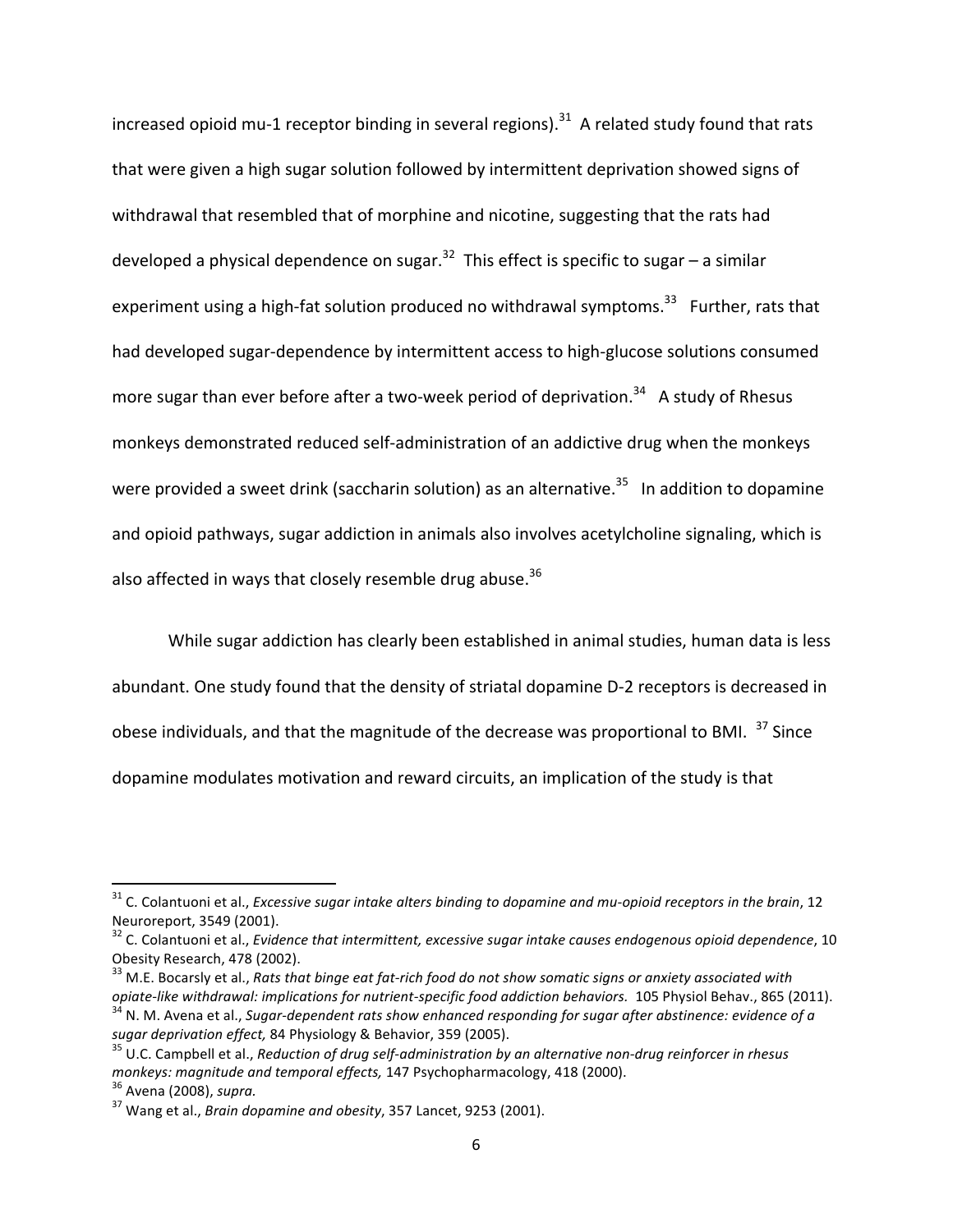dopamine deficiency in obese individuals may perpetuate pathological eating to compensate for decreased activation of these circuits.  $38$ 

#### **Human Survey Data**

Data collected from an open access website for overweight children and adolescents, ages 8-21, strongly suggests that many of the respondents are truly unable to resist eating, despite severe physical and psychological consequences. A 5'9" and 235 lbs twelve year old girl writes: "someone is always making fun of me or mocking me or calling me names! I laugh along but on the inside im dying!"<sup>39</sup> Many share accounts of being unable to stop eating, despite struggling to lose weight. In a poll asking whether they considered themselves addicted to food, 29% considered themselves addicted to most foods, 37% considered themselves addicted to particular foods, and 34% answered in the negative.<sup>40</sup>

Another study, also focused on overweight and obese children, suggested that food addiction may be a real problem and that it correlates positively with overeating, uncontrolled eating, emotional eating, and BMI.<sup>41</sup> Food addiction is also prevalent in obese adults (25-45 years old). In a recent study, 25% of responders met the diagnostic criteria under the Yale Food

<sup>&</sup>lt;sup>39</sup> R.A. Pretlow, *Addiction to Highly Pleasurable Food as a Cause of the Childhood Obesity Epidemic: A Qualitative Internet Study*, 19 Eating Disorders, 295 (2011).<br><sup>40</sup> *Id. Ald. And.* 41 *L.J. Exploration of food addiction in pediatric patients: A preliminary* 

*investigation*, 3 J Addict Med., 26 (2009).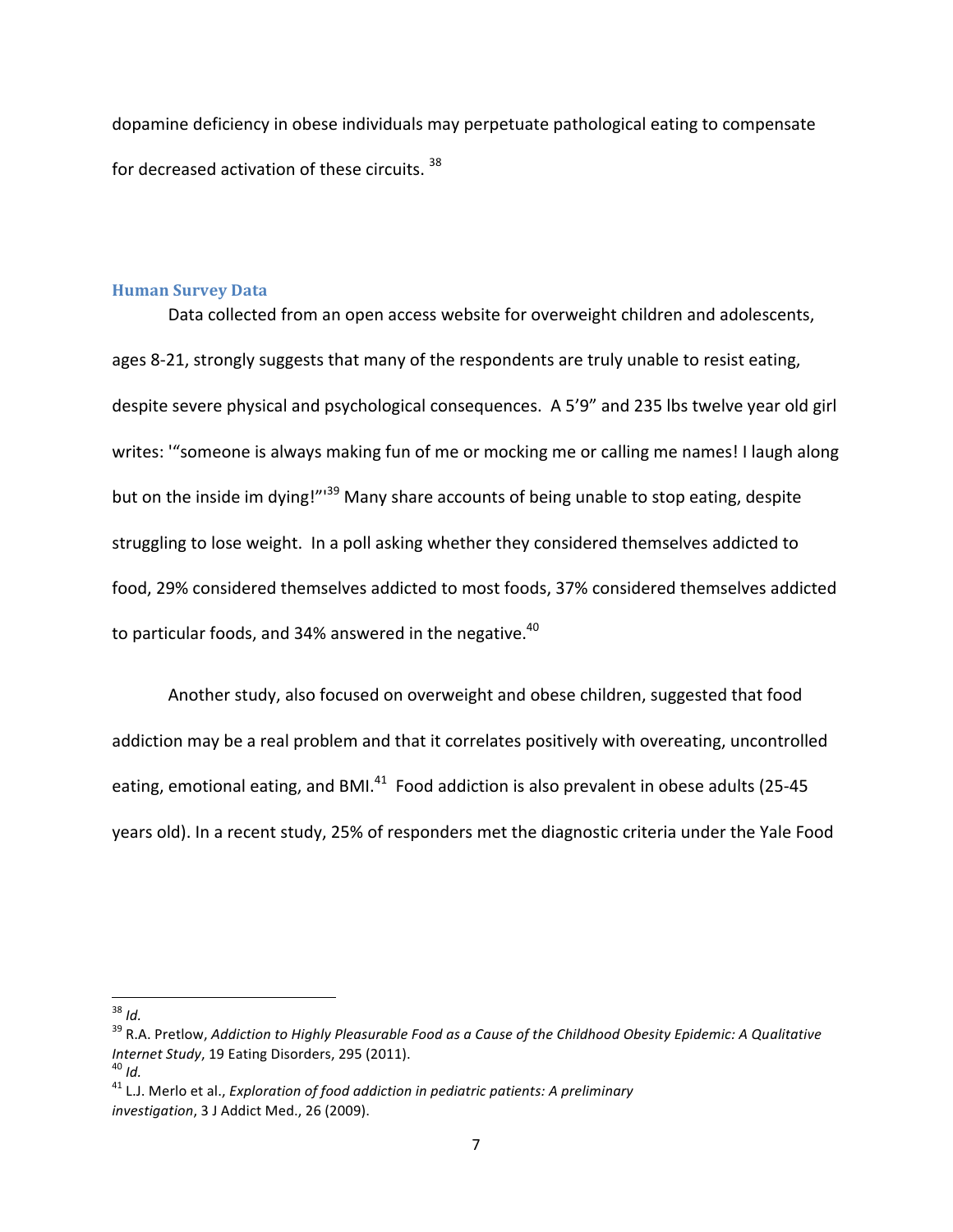Addiction Scale.<sup>42</sup> A number of reviews have been published in recent years summarizing human and animal findings.

#### **Parallels to Alcoholism**

Alcoholism is characterized by 1) impaired control of consumption 2) preoccupation with the substance, 3) continued use despite adverse consequences, and 4) distortions in thinking, particularly denial. $43$  Both impaired control and continued use despite adverse consequences are clearly present when a person overeats on a regular basis despite wishing not to and despite awareness of adverse health consequences and social stigma. Preoccupation with food may also be a prominent factor. In a survey of self-reported food addicts, respondents reported having trouble getting things done due to preoccupation with buying and over-consuming food.<sup>44</sup> Whether denial is a salient factor in food addiction is unclear. To answer this requires psychological evaluation of food addicts which may not acknowledge that they have a problem.

### **Parallels to nicotine addiction**

!!!!!!!!!!!!!!!!!!!!!!!!!!!!!!!!!!!!!!!!!!!!!!!!!!!!!!!!!!!!

Nicotine is characterized by positive reinforcement including mild euphoria, relaxation, and improved memory and attention.<sup>45</sup> Both human and animal studies have demonstrated that consumption of sugar-rich foods and drinks primes the release of euphoric endorphins and dopamine in some individuals.<sup>46</sup> Thus, the euphoric effect can be triggered by food as well, at least if it contains sugar. Sugar and carbohydrates generally have also been shown to have a

<sup>&</sup>lt;sup>42</sup> C. Davis et al., *Evidence that 'food addiction' is a valid phenotype of obesity*, 57 Appetite, 711 (2011).<br><sup>43</sup> R. M. Morse et al., *The Definition of Alcoholism*, 268 JAMA, 1012 (1992).<br><sup>44</sup> Ifland, *supra*.<br><sup>45</sup> A

Behavioral Reviews, Available online 3 March, 2012;<br>http://www.sciencedirect.com/science/article/pii/S0149763412000413.

http://<del>www.sciencedirect.com/science/article/pii/S014</del>344120120004344120004341200043441200004354120000000000000<br><sup>46</sup> J.L. Fortuna, *Sweet preference, sugar addiction and the familial history of alcohol dependence: shared* pathways and genes, 42 J Psychoactive Drugs. 147 (2010).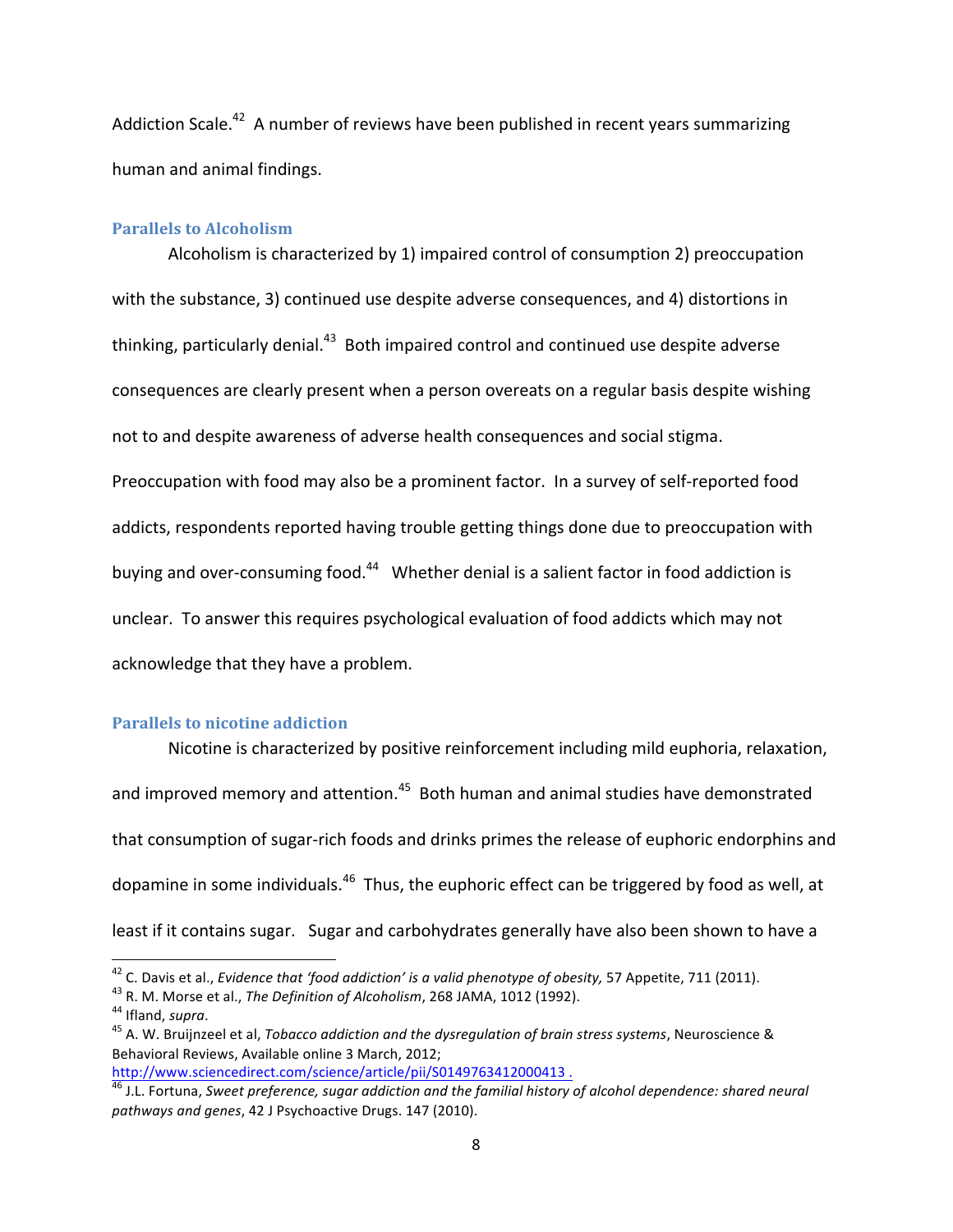relaxing effect in animal and human studies. $47$  Like nicotine, food affects memory and attention, although a recent study indicates that the particular effect depends on the macronutrient content. Young adults were given a drink containing glucose, protein or fat and the effect on memory and attention was measured. Attention and speed of processing were enhanced 15 min following fat or glucose ingestion and working memory was enhanced 15 min following protein ingestion. Interestingly, sixty minutes post drink memory enhancements were observed following protein ingestion whereas memory impairment was observed following glucose.<sup>48</sup> Food thus clearly affects memory and attention, although the particular effect is dependent on the macronutrient composition.

Nicotine withdrawal is associated with depressed mood, increased anxiety, and impaired memory and attention. $49$  Withdrawal from consumption of palatable foods produces similar effects in both animals and human subjects. Rats that were allowed to binge on high sugar solutions followed by deprivation showed signs of opiate withdrawal, including anxietylike behaviors.  $50$  Self-reported food addicts report withdrawal symptoms including restless, insatiable cravings, fatigue, and negative mood, even in the absence of hunger.<sup>51</sup> They further report ingesting refined foods to alleviate the symptoms.<sup>52</sup>

<sup>&</sup>lt;sup>47</sup> L. Christensen et al., *Effect of meal composition on mood*, 107 Behavioral Neuroscience, 346 (1993).<br><sup>48</sup> E.K. Jones, et al., Acute ingestion of different macronutrients differentially enhances aspects of memory and

*attention in healthy young adults*, 89 Biol Psychol. 477 (2012).<br><sup>49</sup> Bruijnzeel, *supra.*<br><sup>50</sup> Colantuoni (2002), *supra*.<br><sup>51</sup> Ifland, *supra*. <sup>52</sup> *Id*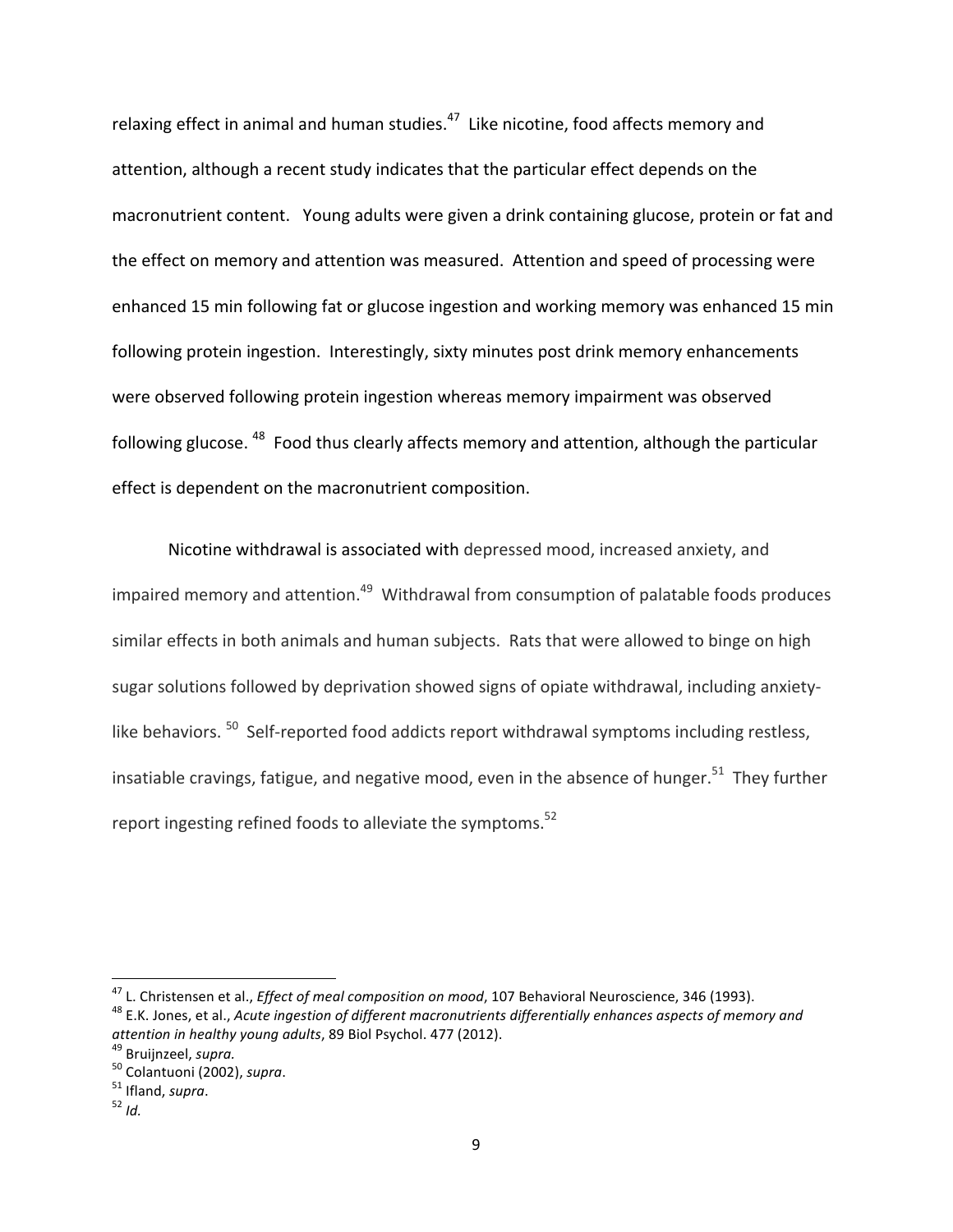### **Food addiction, like drug addiction, can shift to negative reinforcement over time**

Drug addiction is characterized by three phases: a binge intoxication phase, a

withdrawal phase, and a preoccupation and anticipation stage that precedes new intake.<sup>5354</sup> In transitioning from casual use to addiction, there tends to be a shift from positive reinforcement in the form of intense pleasure from the drug to negative reinforcement, where use ameliorates the negative emotions associated with the withdrawal phase. While positive affect, rather than intoxication is achieved in food addiction, evidence indicates that food addicts, like drug addicts, shift towards the "dark side" of addiction over time, where food is used to relieve negative feelings, rather than for hedonic pleasure.<sup>55</sup>

## **Kessler's "conditioned hypereating" model**

David Kessler argues that what he terms "conditioned hypereating" works in the same way as compulsive gambling and substance abuse. A person is subjected to a mental cue (e.g. a cookie), a mental battle ensues, the person gives in to relieve anxiety and this in turn strengthens the association between the cue and the reward making it even more difficult to resist the next time the cue is presented. $56$ 

## **Food Addiction as a Substance Dependence disorder**

According to the DSM-IV, substance dependence is a maladaptive pattern of substance use that leads to significant impairment and distress.<sup>57</sup> Specifically, at least three of the seven diagnostic criteria outlined below must be met within a 12-month period for a positive

<sup>&</sup>lt;sup>54</sup> Parylak, *supra*.<br><sup>55</sup> *Id.*<br><sup>56</sup> Kessler, *supra*.<br><sup>57</sup> American Psychiatric Association 4th edition. American Psychiatric Association; Washington, DC: 1994. Diagnostic and statistical manual of mental disorders.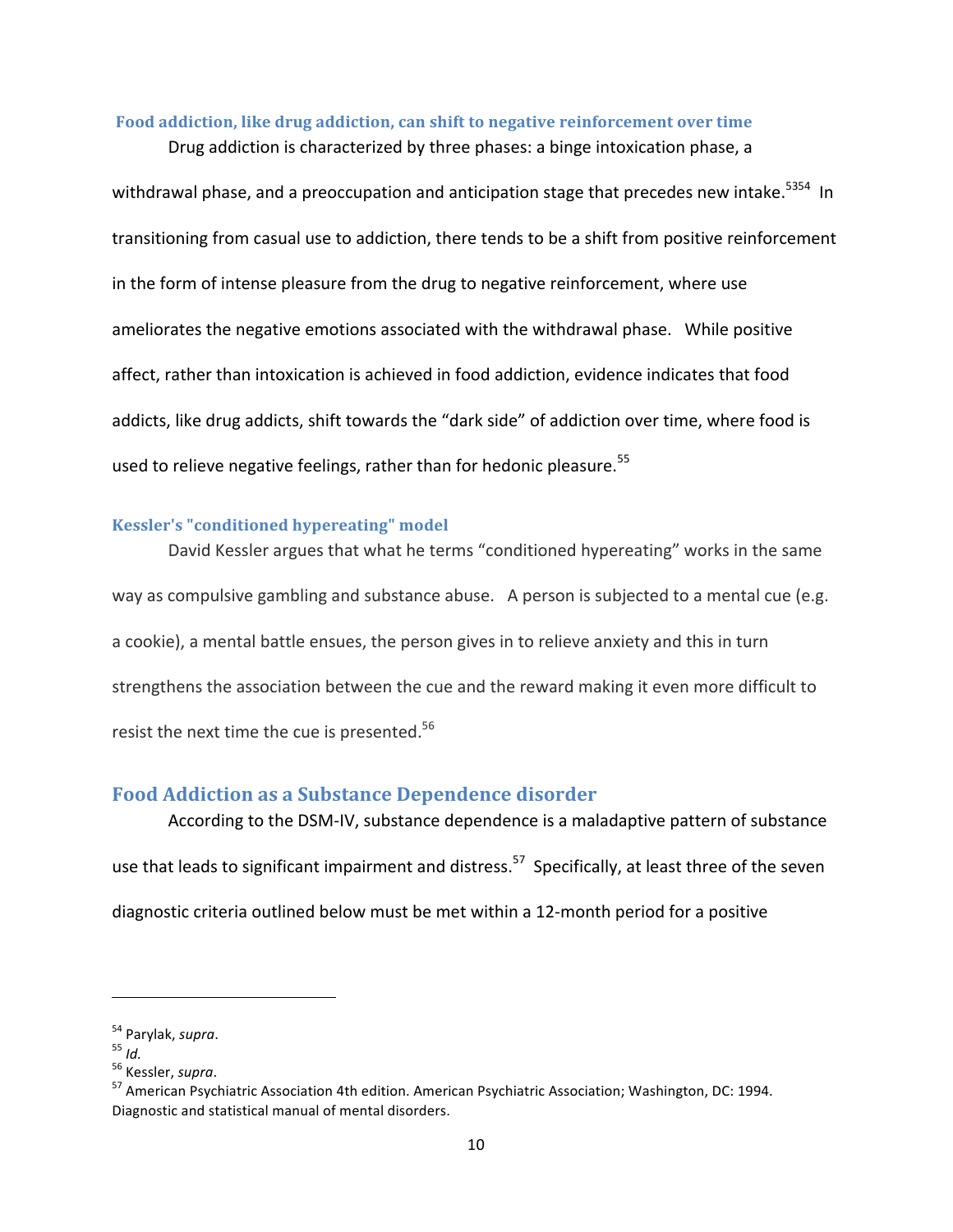diagnosis.<sup>58</sup> Ifland et al. have presented evidence supporting food addiction as a substance use disorder, as defined in the DSM-IV. The evidence includes survey responses by self-identified food addicts as well as data from the neurobiology literature. Gearhardt et al. have similarly argued for food addiction as a substance use disorder.<sup>59</sup> Ziauddeen et al. by contrast, have argued against a fit. $^{60}$  Each DSM-IV criterion is discussed below and specific objections are addressed.

## **(1)'Substance'taken'in'larger amount'and'for'longer'period'than'intended**

• Evidence: There is ample anecdotal evidence of this phenomenon, e.g. Kessler's inability to resist chocolate chip cookies, as well other accounts by self-reported food addicts. $6162$ 

- Objection: requires severity and impairment thresholds to be meaningful.  $63$
- Comment: Threshold severity and impairment is reached whenever consumption

exceeds that intended.

## **(2) Persistent desire or repeated unsuccessful attempt to quit**

• Evidence: Self-reported food addicts explain how they have managed to cut back

for short periods of time only to fall back into their old patterns of consuming candy,

desserts, chips and soda. $64$ 

• Objection: requires severity and impairment thresholds to be meaningful.  $65$ 

<sup>!!!!!!!!!!!!!!!!!!!!!!!!!!!!!!!!!!!!!!!!!!!!!!!!!!!!!!!!!!!!</sup>

<sup>&</sup>lt;sup>58</sup> Id.<br><sup>59</sup> A.N. Gearhardt, *Food addiction: an examination of the diagnostic criteria for dependence, 3 J. Addict. Med. 1* (2009).

<sup>&</sup>lt;sup>60</sup> H. Ziauddeen et al., *Obesity and the brain: how convincing is the addiction model?, 13 Nature Reviews* Neuroscience, 279 (2012).<br><sup>61</sup> Kessler, *supra.* 

<sup>&</sup>lt;sup>62</sup> Ifland, *supra.* 63 Ziauddeen, *supra.* 64 Ifland, *supra.*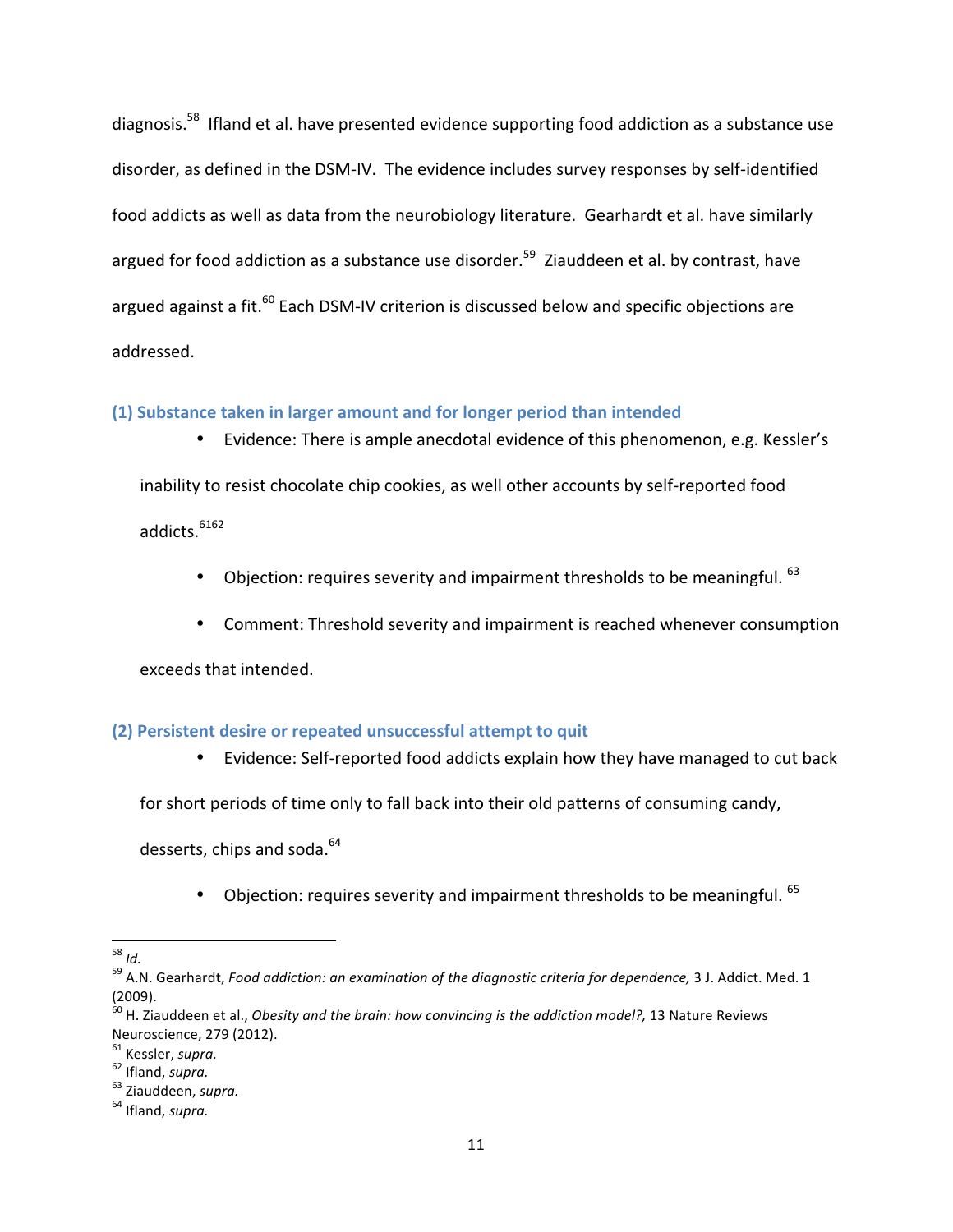• Comment: Threshold severity and impairment is reached whenever a person desires to quit consuming a particular food or group of foods, but fails to do so more than once. This information can be obtained by simply by asking the affected individual.

## **(3) Much time/activity to obtain, use, recover**

• Evidence: Self-reported food addicts describe getting a "hangover" from chocolate, napping excessively after eating, and spending all foregoing chores in favor of eating and napping.  $66$ 

• Objection: Difficult to apply, because of the easy availability of foods in most developed societies. 67

• Comment: Application simply requires comparison to how much a person with normal eating habits spends on food. The availability of food is presumably the same for both food addicts and non-addicts, and not a confounding variable. Further, normal eating habits do not require recovery, and the need for recovery is in itself an indication of the disorder.

## (4) Important social, occupational, or recreational activities given up or reduced

• Evidence: As discussed under Criteria 3, excessive focus on eating takes away time from other activities. In addition, self-reported food addicts isolate because of shame about their weight and from fatigue as well as not wanting to eat in front of others.<sup>68</sup>

• Objection: A strict equivalence would require engagement in eating to the

exclusion of other activities<sup>69</sup>

!!!!!!!!!!!!!!!!!!!!!!!!!!!!!!!!!!!!!!!!!!!!!!!!!!!!!!!!!!!!!!!!!!!!!!!!!!!!!!!!!!!!!!!!!!!!!!!!!!!!!!!!!!!!!!!!!!!!!!!!!!!!!!!!!!!!!!!!!!!!!!!!!!!!!!!!!!!!!!!!!!!!!!!!!!!!!!!!!!!!!!!!!!!!!!!!!!!

<sup>&</sup>lt;sup>65</sup> Ziauddeen, *supra.* <sup>66</sup> Ifland, *supra.* 67 Ziauddeen, *supra.* 68 Ifland, *supra.*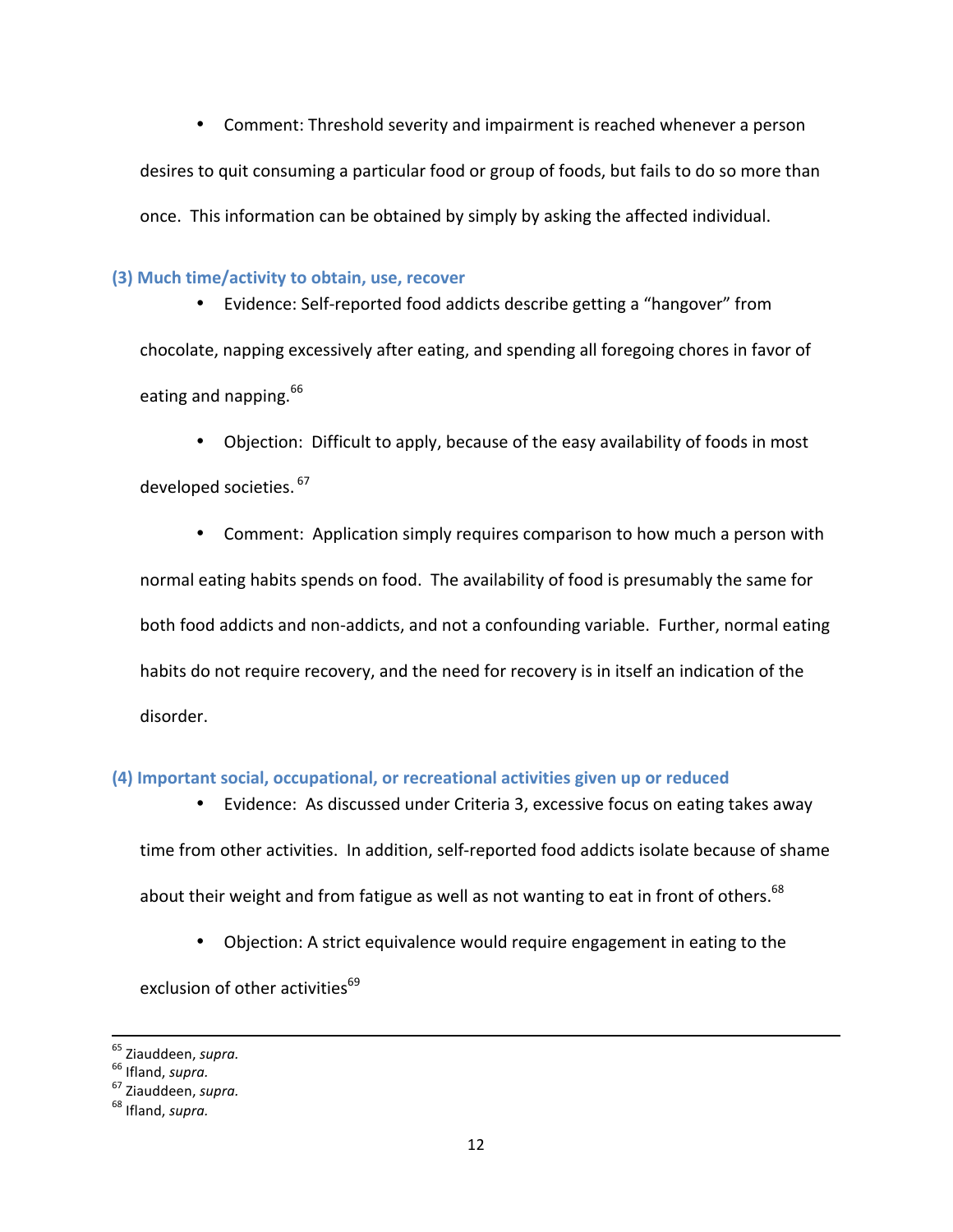• Comment: This "strict" equivalence is not difficult to establish. If excessive amounts of time are spent on food, it will almost inevitably take away time from other important activities. In addition to having less time for these activities, food addicts report avoiding activities that involve social contact, which include most occupational and recreational activities as well. Such avoidance can thus severely limit participation in important activities.

## **(5)'Use'continues'despite'knowledge'of'adverse'consequences'(e.g.,'failure'to'fulfill'role' obligation,'use'when'physically'hazardous)**

• Evidence: Self-reported food addicts describe overeating in spite of "horrible"

knee and leg pain" caused by excess weight, social fear and embarrassment and fatigue.

They describe rationalizing continued use by convincing themselves that "Just this once

won't hurt", "I'll start the diet tomorrow" or "It'll be used up."

• Objection: This criterion requires the application of severity and impairment

thresholds to be meaningful<sup>70</sup>

• Comment: Threshold severity and impairment is reached whenever use occurs

despite knowledge of adverse consequences.

## **(6)'Tolerance'(marked'increase'in'amount;'marked'decrease'in'effect)**

• Evidence: Self-reported food addicts describe how their consumption of cookies,

chocolate and other foods has increased with repeated use. $71$ 

!!!!!!!!!!!!!!!!!!!!!!!!!!!!!!!!!!!!!!!!!!!!!!!!!!!!!!!!!!!!!!!!!!!!!!!!!!!!!!!!!!!!!!!!!!!!!!!!!!!!!!!!!!!!!!!!!!!!!!!!!!!!!!!!!!!!!!!!!!!!!!!!!!!!!!!!!!!!!!!!!!!!!!!!!!!!!!!!!!!!!!!!!!!!!!!!!!!

<sup>69</sup> Ziauddeen,!*supra.* <sup>70</sup> *Id.* <sup>71</sup> Ifland,!*supra*.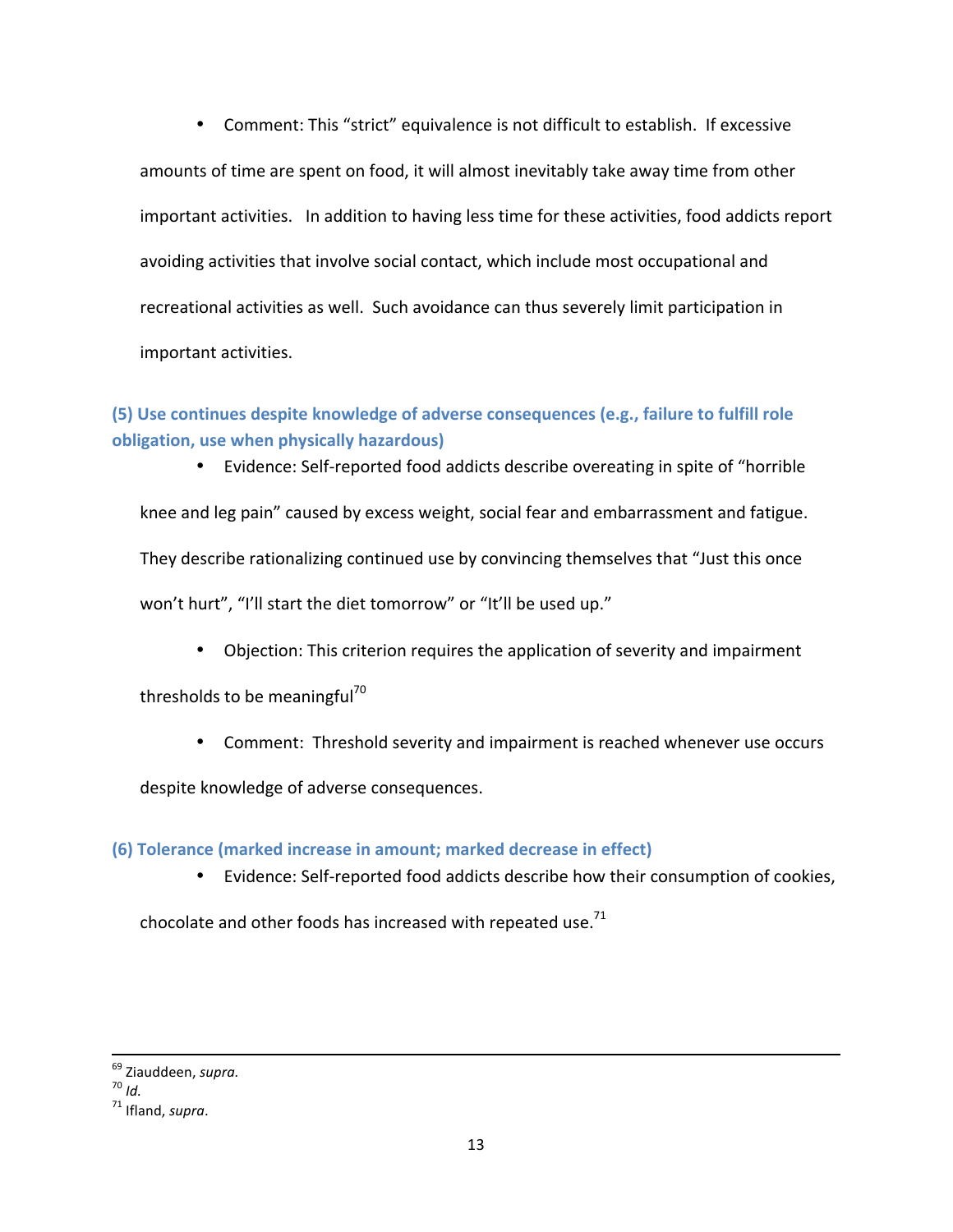• Objection: Not a convincing equivalent to drug tolerance because it assumes an equivalence between satiety and intoxication. In addition, key characteristics of binges are eating in the absence of hunger and to the point of physical discomfort (beyond satiety)<sup>72</sup>

• Comment: The comment focuses on the word "satiety," as used in the

Gearhardt article<sup>73</sup>, but despite this unfortunate choice of words, physical satiety is clearly not the effect that the food addict is trying to achieve. The effect consists of pleasure and/or relief of negative emotions, and evidence does indicate that increased amounts of food are required to reach the same emotional satisfaction.

## **(7)'Characteristic'withdrawal'symptoms;'substance'taken'to'relieve'withdrawal**

• Evidence: Self-reported food addicts describe restless, insatiable cravings accompanied by fatigue and poor mood. Responses include: "Cutting down on breads makes me shaky."; "I eat sugar to alleviate the feeling of depression, anxiety, and agitation."; and "I eat sugar filled foods to correct being tired and/or depressed. To fix anxiety, I eat something crunchy, like chips or crackers to calm myself".<sup>74</sup> Further, the existence of opiate-like withdrawal symptoms in response to sugar (but not to fat) withdrawal has been established in animal models.<sup>7576 77</sup>.

Objection: No convincing evidence of a human withdrawal syndrome for foods.

<sup>&</sup>lt;sup>72</sup> Ziauddeen, supra.<br><sup>73</sup> Gearhardt, J. Addict. Med., (2009), supra.<br><sup>74</sup> Ifland, supra.<br><sup>75</sup> Colantuoni (2002), supra.<br><sup>75</sup> N.M. Avena et al., After daily bingeing on a sucrose solution, food deprivation induces anxiety

<sup>&</sup>lt;sup>77</sup> M.E. Bocarsly et al., Rats that binge eat fat-rich food do not show somatic signs or anxiety associated with *opiate-like withdrawal: implications for nutrient-specific food addiction behaviors, 105 Physiol Behav, 865 (2011).*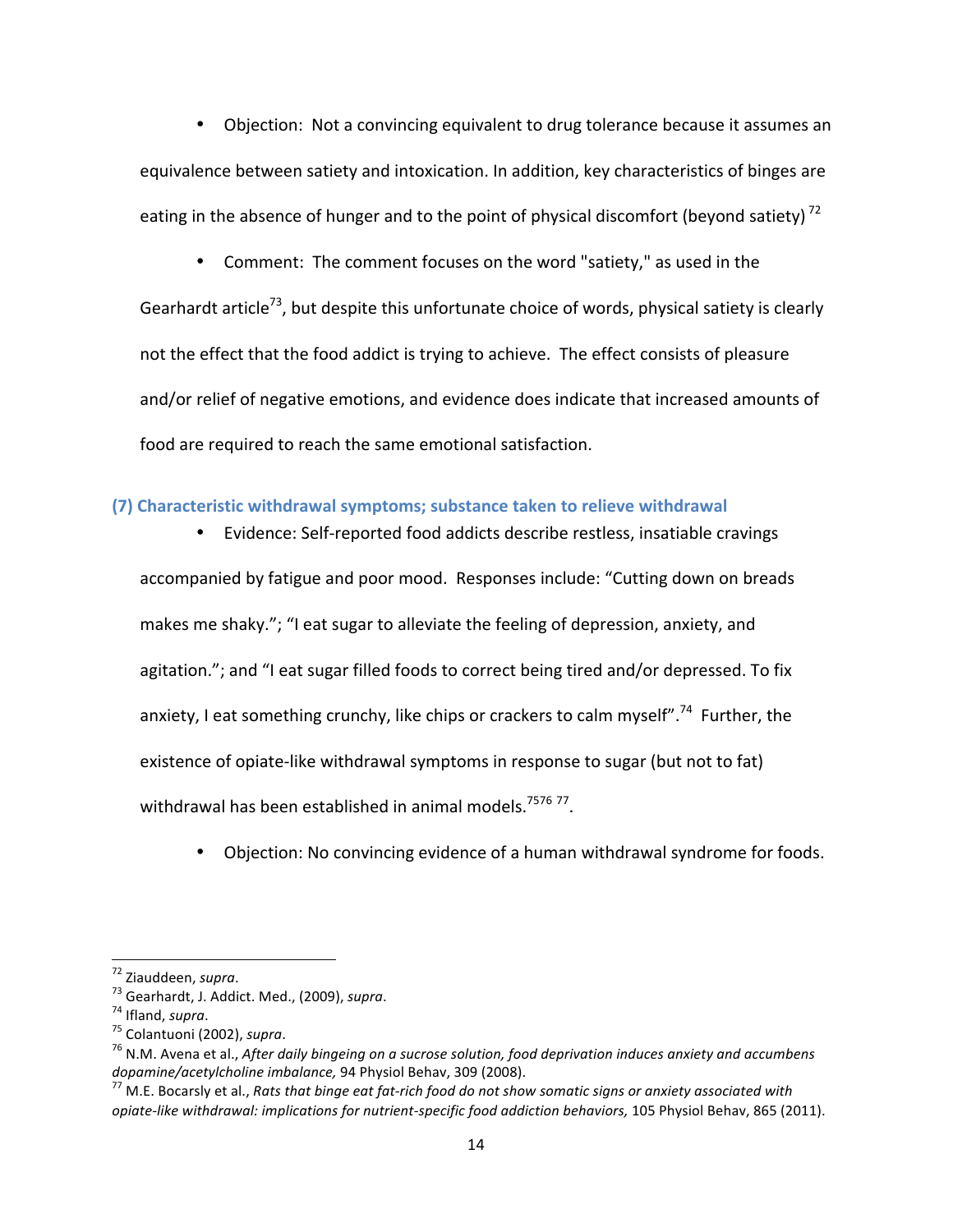• Comment: The animal data for sugar withdrawal is well established, and findings in animal models, though not dispositive, are strong indicators of the presence of similar mechanisms in humans. Though Ifland's survey data was based on a rather small sample size, it corroborates the animal data. Additional anecdotal evidence for sugar withdrawal can be found in various internet discussion fora.<sup>78</sup> However, a formal study demonstrating withdrawal in humans would be helpful.

## **Food Addiction and Obesity overlap only partially**

Food Addiction and obesity are not the same, and while some have argued for food addiction as an explanation for obesity, and even for listing obesity as a mental disorder in the next version of the DSM<sup>79</sup>, food addiction and obesity are separate phenomena. They are related in that they both likely result from an overabundance of highly processed foods, but weight gain can occur without addiction, and addiction can exist without weight gain.

Critics of the food addition hypothesis have attacked the validity of the hypothesis based on the weakness of the correlation between obesity and food addiction.<sup>80</sup> This is misguided, because the validity of the food addiction model does not require that it explain the obesity epidemic. Food addiction is simply the chronic inability to resist certain foods despite knowledge that they are unhealthy.

 $^{78}$ http://board.crossfit.com/showthread.php?t=52493 ; http://howtothinkthin.com/freedom.htm ; http://ehealthforum.com/health/withdrawal-from-sugar-t168269.html;

http://sweetpoison.myfreeforum.org/ftopic278-0.php ;<br><sup>79</sup> N.D. Volkow et al., *Issues for DSM-V: should obesity be included as a brain disorder?* 164 Am. J. Psychiatry 708 (2007).

<sup>&</sup>lt;sup>80</sup> Ziauddeen, supra.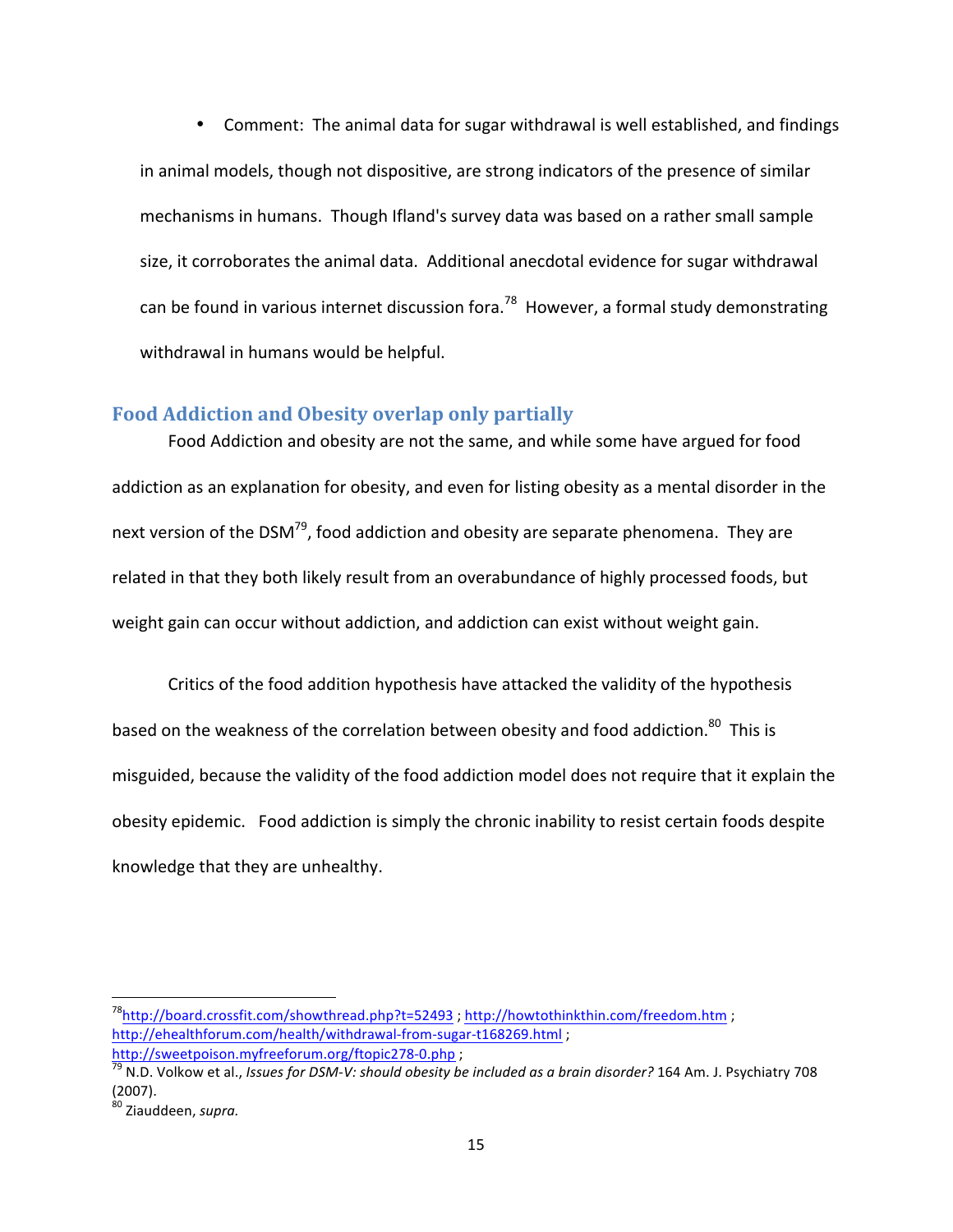Rats that binge on sugar solution do not become overweight.<sup>81</sup> They simply substitute sugar for other sources of nutrients. They nevertheless show biological signs of addiction. While animals who binge on vegetable fat combined with sugar do gain weight over time, they compensate by eating less between binges resulting in intermittent weight loss. <sup>82</sup> Thus, food addiction can be present even if there is no weight gain or only moderate weight gain. Human data supports this idea. Very few of the respondents in the validation of the Yale Food Addiction Scale were obese (2.7%), but >11% of respondents were identified as having suffering from food dependence. Additional anecdotal evidence can be found in David Kessler's book, which contains interviews with individuals of normal to low body weight who are unable to control their consumption of particular trigger foods. $83$ 

A binary distinction between obese or not is also of limited use. Many individuals who are not obese have a serious weight problem and even more individuals have poor eating habits, which may very well be due to or aggravated by addiction to particular foods. "Normal weight" (BMI of 18-25 kg/m<sup>2</sup>) is a generous category: a 5'6" woman can weigh up to 155 lbs and before crossing into "overweight" territory. Our bodies respond differently to poor eating habits and weight gain tends to plateau at different points for different individuals, and even for the same individual depending on age. It appears that the obese population is just the unfortunate subset of a much larger population with poor eating habits, whose weight tends to get very high before it reaches a plateau. Just like some people smoke heavily without ever

<sup>&</sup>lt;sup>81</sup> Avena, Physiol Behav. (2008), supra.

<sup>&</sup>lt;sup>82</sup> Avena, Methods in Molecular Biology (2012), *supra*. <sup>83</sup> Kessler. *supra* at 151.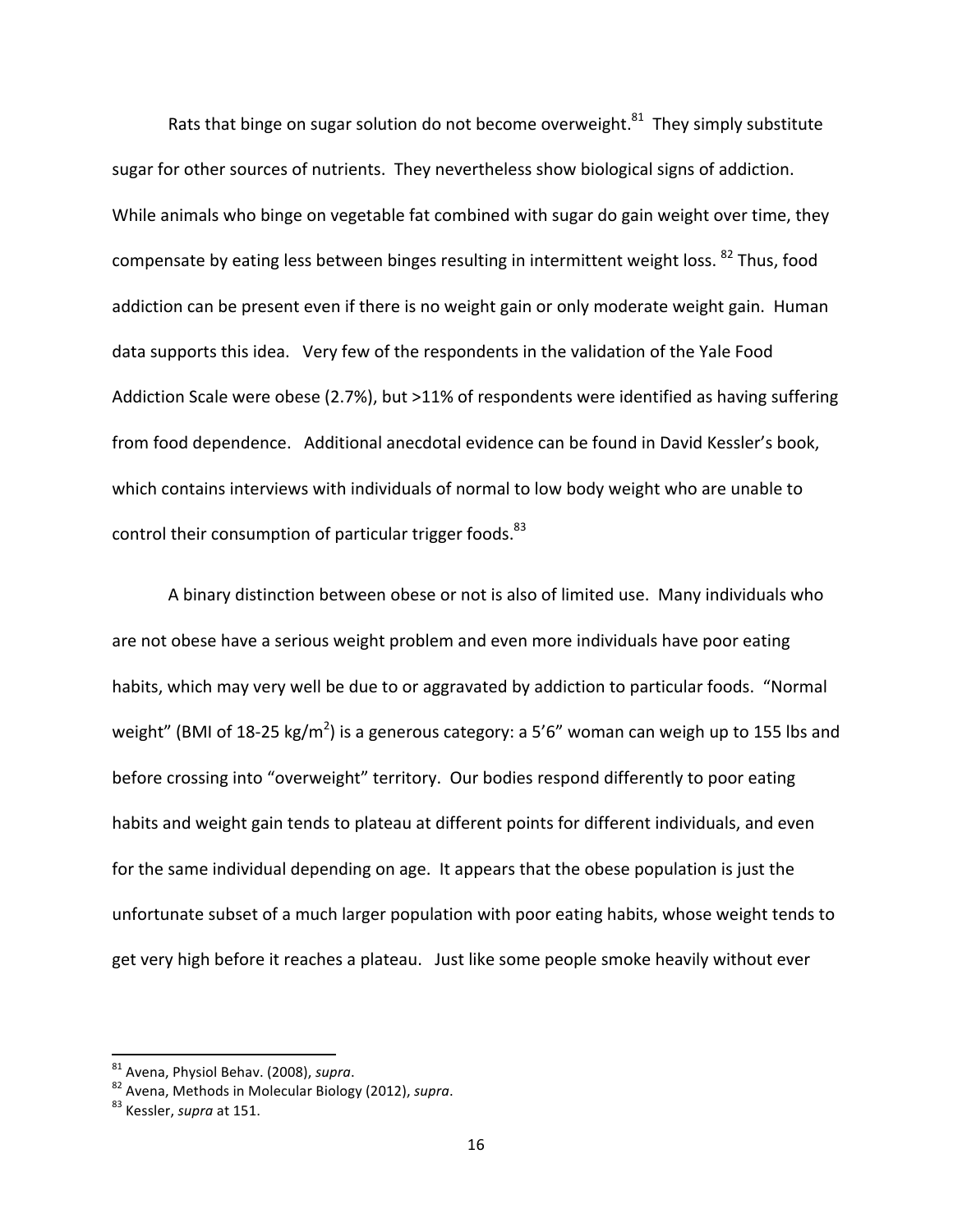developing lung cancer, some individuals may be addicted to unhealthy foods without becoming obese.

Further, obesity can occur without food addiction. A number of factors contribute to obesity, including sedentary lifestyle, genetic predisposition, eating calorie dense processed foods, and eating excessively large portions. $^{84}$  Even if most overweight and obese individuals consume excessive amounts of calories – as both research and common sense suggests<sup>85</sup> - they don't necessarily do so due to food addiction. Overconsumption can also result from mind-less overeating, excessive availability of food and most importantly, the composition of modern food. The most readily available foods are often also highly processed, low in fiber and calorie dense. Kessler points out that much of the food we consume is "prechewed," such as chicken that has been injected with so much meat tenderizer that it virtually ready to swallow. Since chewing signals satiety, over-consumption of "pre-chewed," calorie-dense food can occur rapidly, before satiety signals have time to set in. A person may thus become overweight by simply eating to satiety, without any signs of food addiction.

## **The impact of stress food addiction**

David Kessler explains that "when stress comes into play, holding myself back [from a platter of cookies] becomes even harder. By intensifying my arousal and approach behavior, stress steamrolls over the cognitive voice that had been trying to say no to the cue." <sup>86</sup>

Americans are reporting increasing levels of psychological stress. In the 2011 Stress in America Survey by the American Psychological Association, 44% of adults reported feeling more

<sup>&</sup>lt;sup>84</sup> http://www.cdc.gov/CDCTV/ObesityEpidemic/Transcripts/ObesityEpidemic.pdf ;<br><sup>85</sup> Kessler, *supra* at 152.<br><sup>86</sup> *Id.*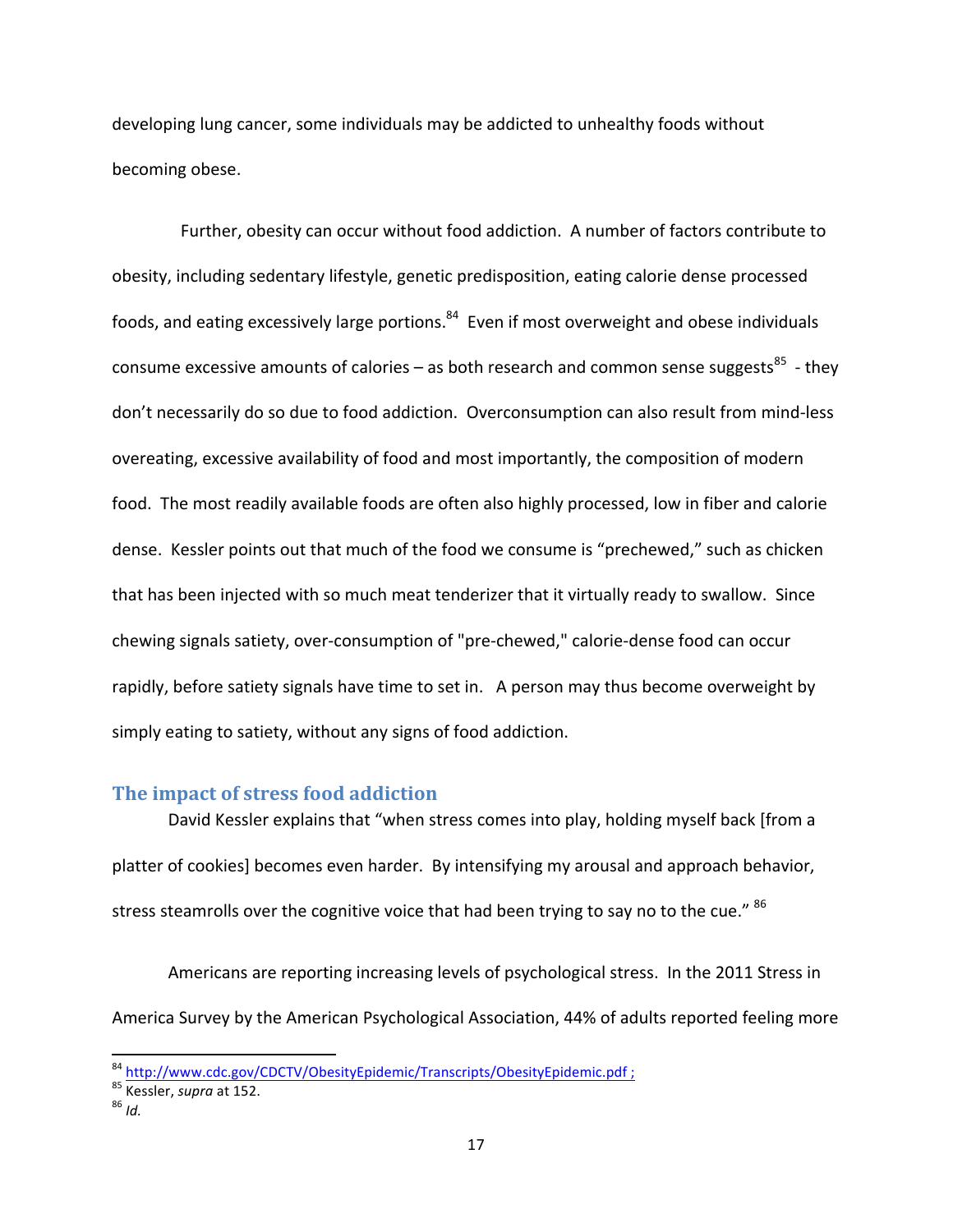stressed than five years ago, and only 29% believed that they were doing an excellent or very good job managing stress.<sup>87</sup> The survey also found a correlation between stress and weight in both children and adults. 31% of overweight children reported that they worry a great deal, compared to only 14% of children of normal weight. Overweight children were also more likely to report that their parents are always or often stressed out (39% versus 30% for normal weight children). 27% of overweight children also reported eating to feel better when really worried or stressed, compared to 14% of normal weight children.<sup>88</sup> 39% of adults also reported overeating or eating unhealthy foods due to stress within the past month.<sup>89</sup>

Psychological stress makes individuals more vulnerable to overeating.<sup>90</sup> Food can have a calming effect,<sup>91</sup> and in pre-modern society, eating more in response to a perceived threat may have been adaptive. In a situation where food is at least seasonally scarce, and where a perceived threat is likely to affect the food supply, such as war or inclement weather, eating in response to stress may provide the stores needed to survive anticipated scarcity. In modern, Western society, however, calorie dense food is cheap and readily available even to those with limited financial means. In addition, the composition of modern food differs significantly from the food that we evolved to consume. A stress induced preference for carbohydrates may have stimulated our ancestors to consume more whole grains and fruits, but the modern day availability of refined carbohydrates allow us to shock our systems with large amounts of white sugar and flour. While the initial response may be comforting or even euphoric, long term

 $\frac{\text{87}}{\text{http://www.apa.org/news/press/releases/2012/01/chronic-disease.aspx}}$ ; accessed 3/27/2012.<br>  $\frac{\text{88}}{\text{http://www.apa.org/news/press/releases/2010/11/stress-in-america.aspx}}$ ; accessed March 27, 2012.<br>  $\frac{\text{89}}{\text{p}}$ , 7 American Psychological Association, Stress in America 2011 Report

http://www.apa.org/news/press/releases/stress/2011/final-2011.pdf ; accessed March 27, 2012.<br><sup>90</sup> Kessler, *supra* at 151. *porta.* 91 Gearhardt (2011), *supra*.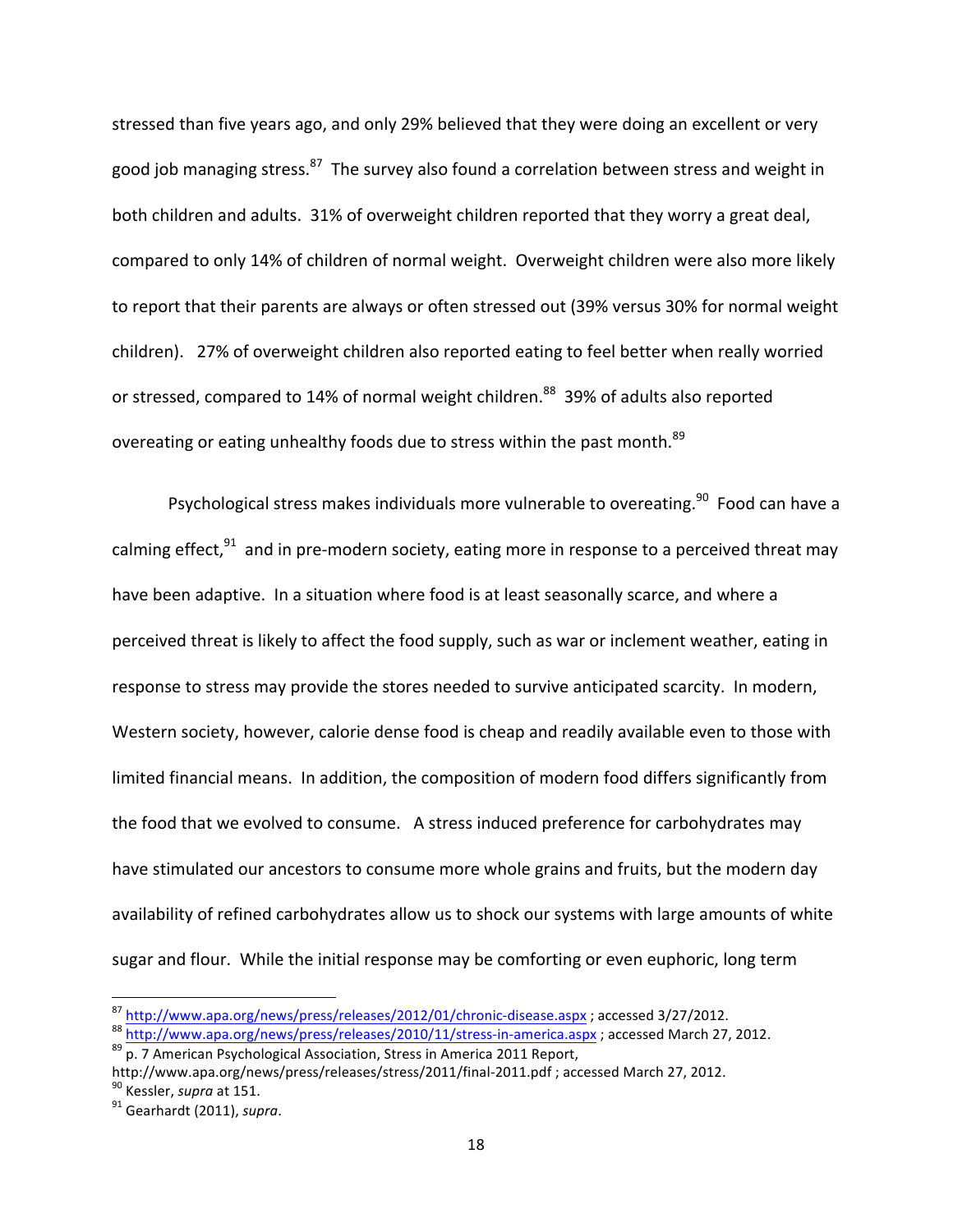effects may include impaired ability to cope with stress, malnutrition, insulin resistance and weight gain.

Notably, the decrease in smoking nicotine in recent years coincides reasonably well with the obesity epidemic. 42.4% of adults in the US smoked cigarettes in 1965, compared with 19.3% in 2010.<sup>92</sup> By contrast the proportion of obese adults has increased drastically from remaining stably around 15% in the period 1960-1980 to more than tripling to 35.7% in 2009-2010.<sup>93</sup> However, studies indicate that smoking cessation cannot account for the obesity epidemic, as the weight gain following smoking cessation is rather moderate.<sup>94</sup> The correlation between smoking cessation and *food addiction* may however be stronger, given the similarity between the calming effects of smoking and eating and the fact that many food addicts are normal weight. Many former smokers may have turned to highly palatable foods to manage stress, but done so without gaining significant amounts of weight.

While dopamine is most well understood for its role in reward pathways, stressful stimuli also trigger dopamine release in both humans and animals.<sup>95</sup> Overeating, however, reduces the number of striatal D2 dopamine receptors.<sup>96</sup> Thus, chronic overeating may interfere with the normal stress response, causing a person to become more susceptible to the negative effects of stress and more prone to compensate by overeating of refined foods. While

<sup>&</sup>lt;sup>92</sup> http://www.cdc.gov/tobacco/data\_statistics/tables/trends/cig\_smoking/index.htm<br><sup>93</sup> K.M. Flegal et al., *Prevalence and Trends in Obesity Among US Adults, 1999-2008,* 303 JAMA, 235 (2010).<br><sup>94</sup> P. Kasteridis et al, *S Survey*, Health Services Research, Published online ahead of print on Feb. 22, 2012;

http://onlinelibrary.wiley.com/doi/10.1111/j.1475-6773.2012.01380.x/full 911Clarelical.htm et al., *Stress-induced dopamine release in humans at risk of psychosis: a [11C]raclopride PET study, 33* Neuropsychopharmacology, 2033 (2008).

<sup>&</sup>lt;sup>96</sup> Wang, supra.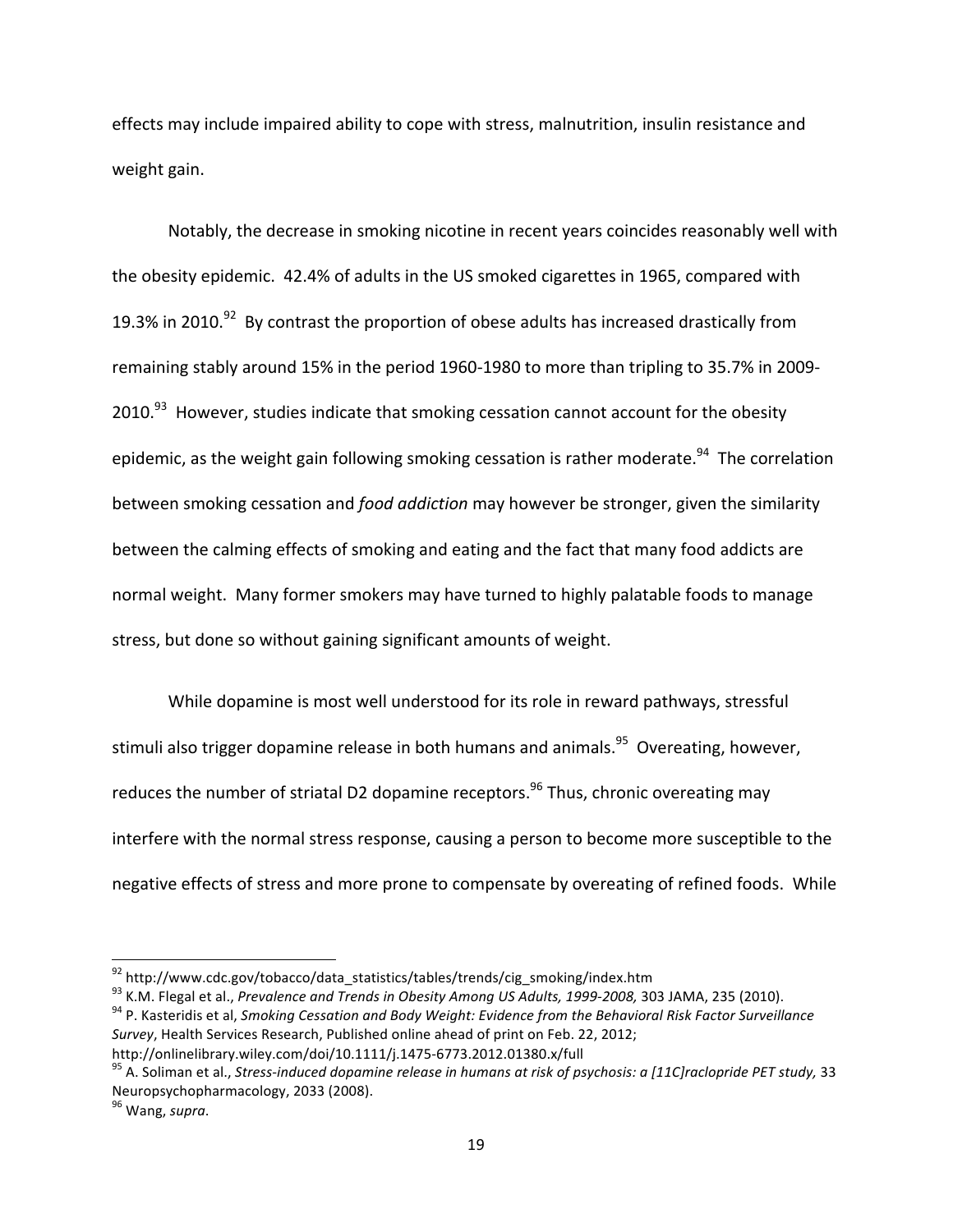this is pure speculation, more research in this area may reveal whether such a relationship exists.

## **Further!Research**

Much of current research has focused on the neurobiology of food addiction. While this provides support of food addiction as a legitimate addiction, it is also important to obtain more survey data from affected individuals to determine which foods are most addictive and what methods are most effective in combating addiction to these foods.

## **Trigger Foods**

To gain a better understanding of food addiction, it is important to identify particular foods that trigger addictive behavior. While sugar and other refined carbohydrates have been shown to have addictive properties in animal studies, they are even more potent in combination with fat and salt. $97$  Different forms of refined carbohydrates may also have different effects. It is interesting to note that the annual per capita consumption of High Fructose Corn Syrup (HFCS) increased 1240% between 1970 and 1997 from 0.5 lbs per capita to 62.4 lbs per capita.<sup>98</sup> While HFCS is similar to sucrose, it is not identical, and given that the increase in HFCS consumption coincides with the obesity epidemic, further study of its effect is warranted. Its fructose content is higher than that of sucrose, and unlike sucrose, which is disaccharide consisting of glucose and sucrose, it is delivered as a monosaccharide. Fructose,

<sup>&</sup>lt;sup>97</sup> Kessler, *supra* at 151.<br><sup>98</sup> Ifland, *supra*.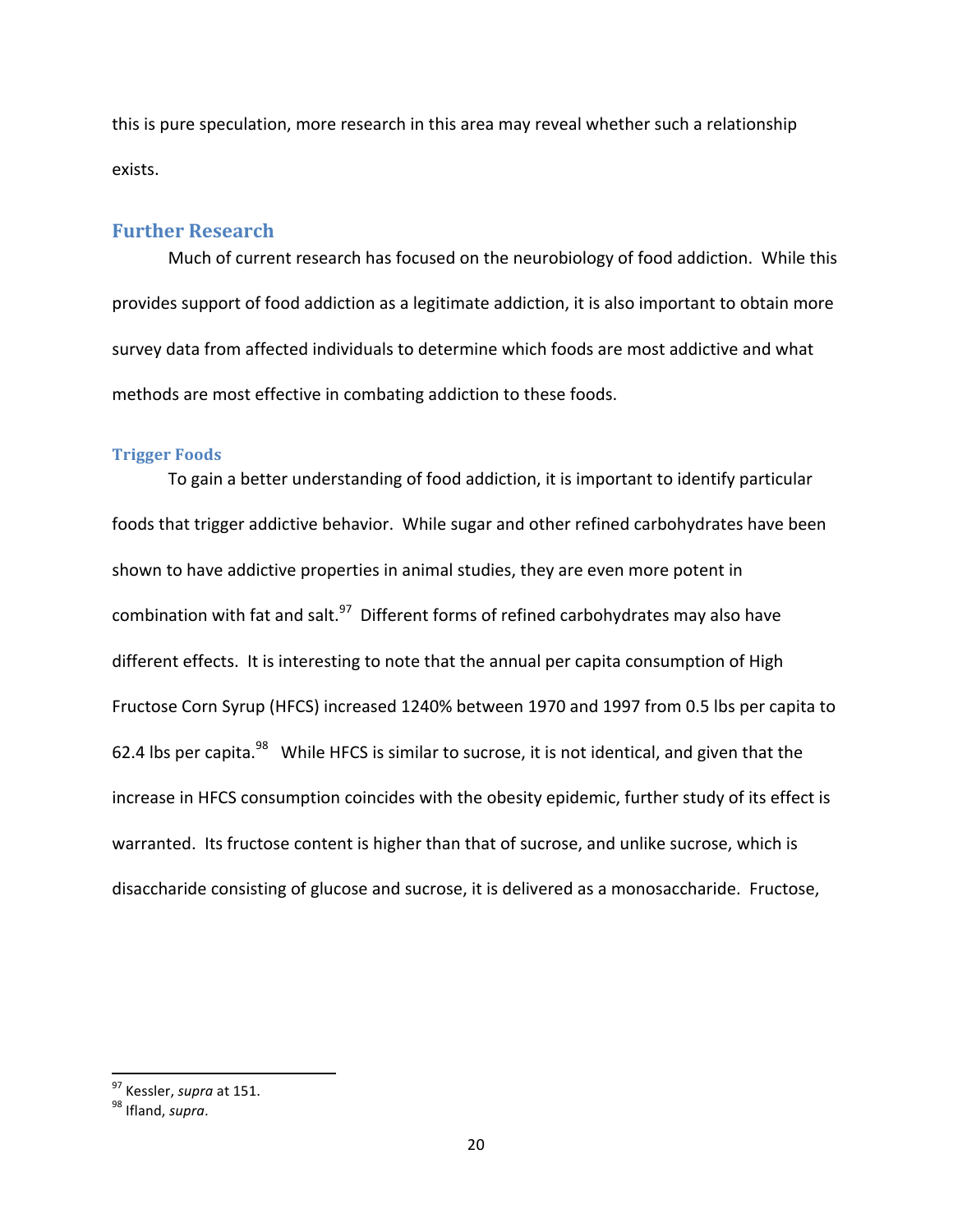unlike glucose, does not significantly stimulate insulin release, thus bypassing satiety signals.<sup>99</sup> It also raises triglycerides and lower high-density lipoprotein levels. $100$ 

More survey data is required to determine which particular foods are most addictive. Once a list of foods has been identified, these can be used to analyze the composition to determine the influence of particular ingredients and predict other foods that are likely to have the same effect.

## **Treatment!Strategies**

Research is also needed to identify which strategies are most effective in treating food addiction. Treatment of food addiction presents unique challenges, since complete abstinence from food is not an option. To date, self-identified food addictions have sought help through twelve-step programs, but the efficacy of these programs is unclear. Other eating disorders have been successfully treated with cognitive behavioral therapy, and this may be effective in food addiction as well.

### *Twelve&Step&Programs*

Food Addicts Anonymous Joan Ifland<sup>101</sup> and, which recommends complete abstinence from sugar, flour and wheat as part of their Twelve Step program.<sup>102</sup> While this rather extreme approach may work for some, highly restrictive diets where certain foods are "forbidden" often backfire by creating hypervigilance about food that can make the problem worse.<sup>103</sup>.

<sup>&</sup>lt;sup>99</sup> Gearhardt, (2011), *supra*.<br><sup>100</sup>*ld.*<br><sup>101</sup> Ifland, *supra*.<br><sup>102</sup> http://www.foodaddictsanonymous.org/abstinence<br><sup>103</sup> D.M. Garner, *Cognitive therapy for anorexia nervosa,* in Handbook of Psychotherapy for Anorexia Bulimia 107-146 (2nd Ed. 1985).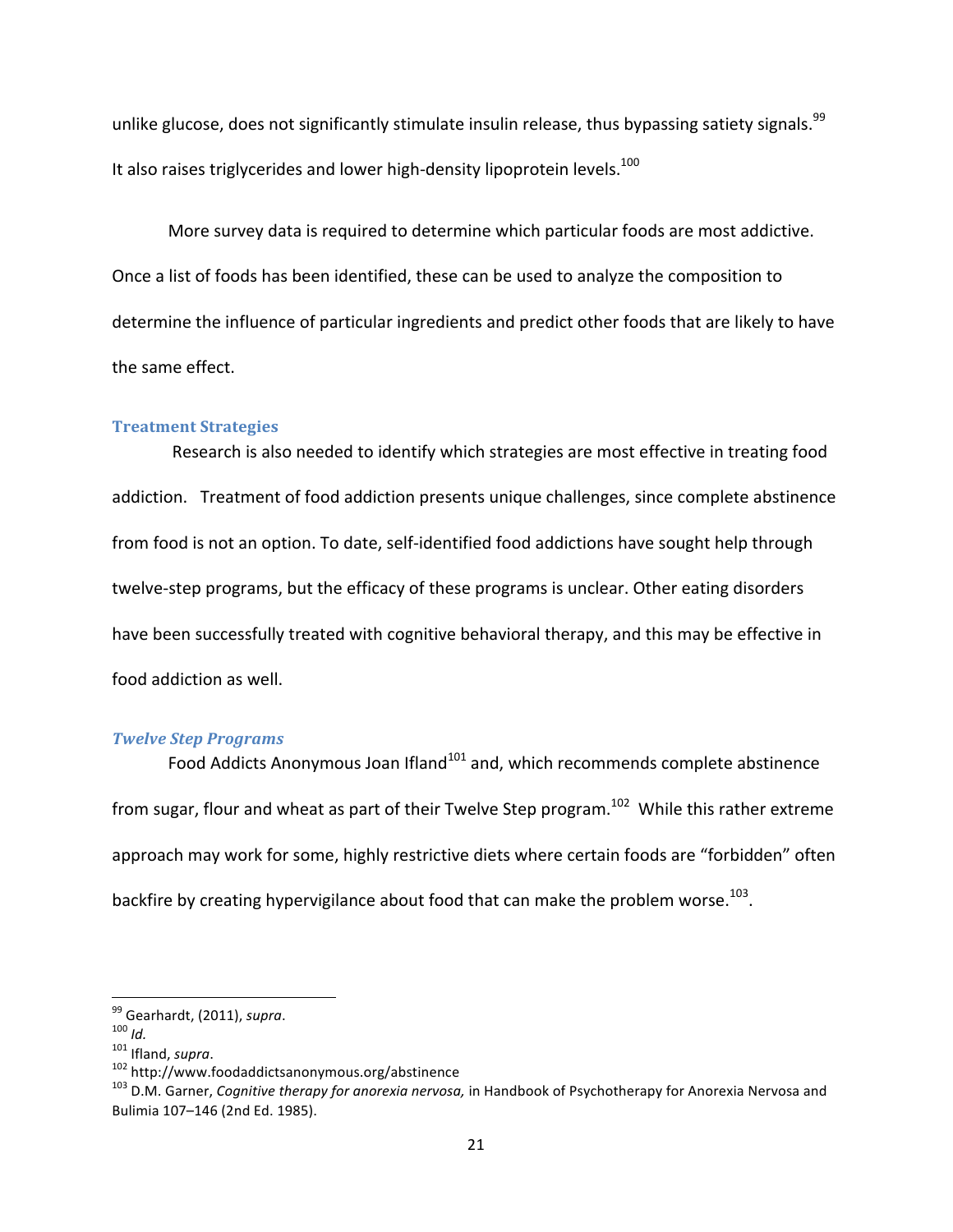In addition, the twelve-step approach, while used in treating a wide variety of addictive behaviors, is unlikely to appeal to those that don't subscribe to the principles of Christianity or at least monotheism, as it involves recognizing and submitting to a higher power (or "God" explicitly). It is also difficult to assess whether the Twelve Step approach is effective, because the "Anonymous" organizations are reluctant to share information with outsiders. A recent review of the strategies used by Overeaters Anonymous suggested that the approach is of questionable use<sup>104</sup>. Members cited addiction to flour and sugar and found that the addiction model gave their problem legitimacy. They also appreciated the focus on spiritual and emotional aspects. Assessment by an outside observer however suggested that unhealthy relationships with food were not challenged at meetings and that members tended to blame themselves for not working hard enough when faced with failure.  $105$ 

## *Cognitive Behavioral Therapy*

Cognitive behavioral therapy (CBT) has been the treatment of choice for other eating disorders, Bulimia Nervosa (BN) and Binge Eating Disorder (BED).<sup>106</sup> BN is listed in the DSM-IV and characterized by over-evaluation of shape and weight and recurrent binge eating in combination with extreme weight control measures, such as induced vomiting and use of laxatives.<sup>107</sup> BED is similar, but without the extreme control measures characteristic of BN.<sup>108</sup> DSM-IV recognizes BED only as a provisional diagnosis requiring further study.<sup>109</sup> DSM-IV also

<sup>&</sup>lt;sup>104</sup> Russell-Mayhew, *supra.*<br><sup>105</sup> *Id.*<br><sup>106</sup> R. Murphy, *Cognitive Behavioral Therapy for Eating Disorders,* 33 Psychiatr Clin North Am., 611 (2010).

 $107$  American Psychiatric Association 4th edition. American Psychiatric Association; Washington, DC: 1994. Diagnostic and statistical manual of mental disorders.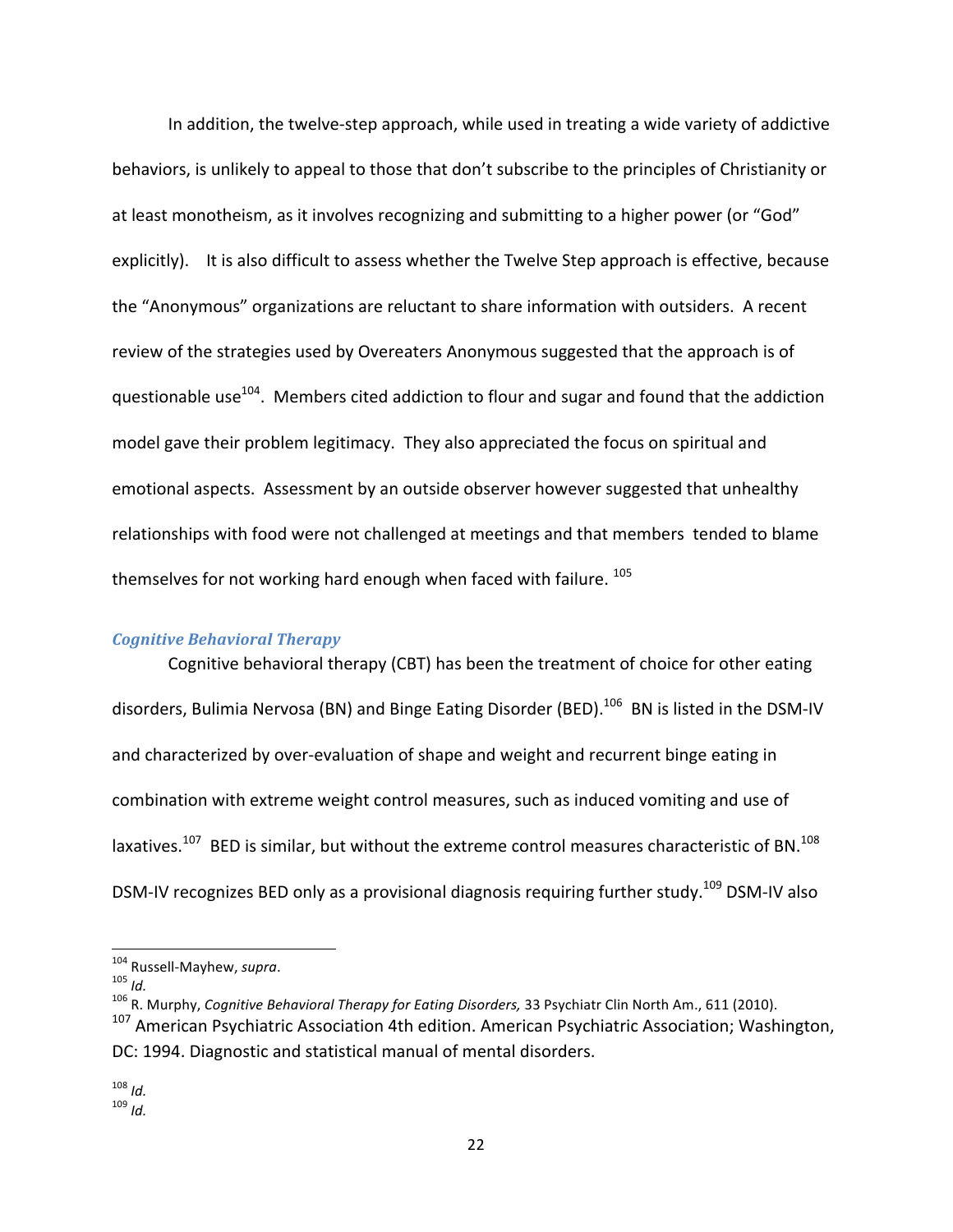includes a category for eating disorders not otherwise specified (NOS), for eating disorders that are clinically severe, but to not meet the diagnostic criteria for Anorexia nervosa, BN or BED.<sup>110</sup> NOS is currently the most commonly diagnosed eating disorder.<sup>111</sup> It is likely that many of those suffering from the eating disorders recognized by the DSM-IV also display signs of food addiction, although further studies are required to determine the extent of overlap.

CBT has produced good outcomes in two-thirds of patients with BN and NOS.<sup>112</sup> CBT has also been effective in treating BED, although treatment has had little effect on body weight, which is often elevated in BED sufferers.<sup>113</sup> Thus, CBT may also be effective in treating food addiction, although critics argue that the moderate consumption taught by CBT is ineffective in treating addiction, where abstinence is the method of choice. $114$ 

## **Who is to blame?**

Classifying a particular food as addictive shifts the responsibility from the consumer to the producer of the addictive substance. Kessler presents compelling evidence from representatives of the food industry who, on condition of anonymity, reveal that they very consciously and deliberately design foods to be as addictive as possible.<sup>115</sup> The idea that eating behaviors are not entirely voluntary is very important when considering government intervention and treatment. As discussed *infra*, government initiatives to improve healthy eating habits have primarily focused on information. If people are eating unhealthy foods for

<sup>!!!!!!!!!!!!!!!!!!!!!!!!!!!!!!!!!!!!!!!!!!!!!!!!!!!!!!!!!!!!</sup>

<sup>110</sup> *Id.*<br><sup>111</sup> Murphy, *supra.*<br><sup>113</sup> *Id.* 113 <sup>113</sup> *Id.* 114 C. Davis et al., *Compulsive overeating as an addiction disorder. A review of theory and evidence, 53 Appetite 1* (2009).

<sup>115</sup> Kessler,!*supra.*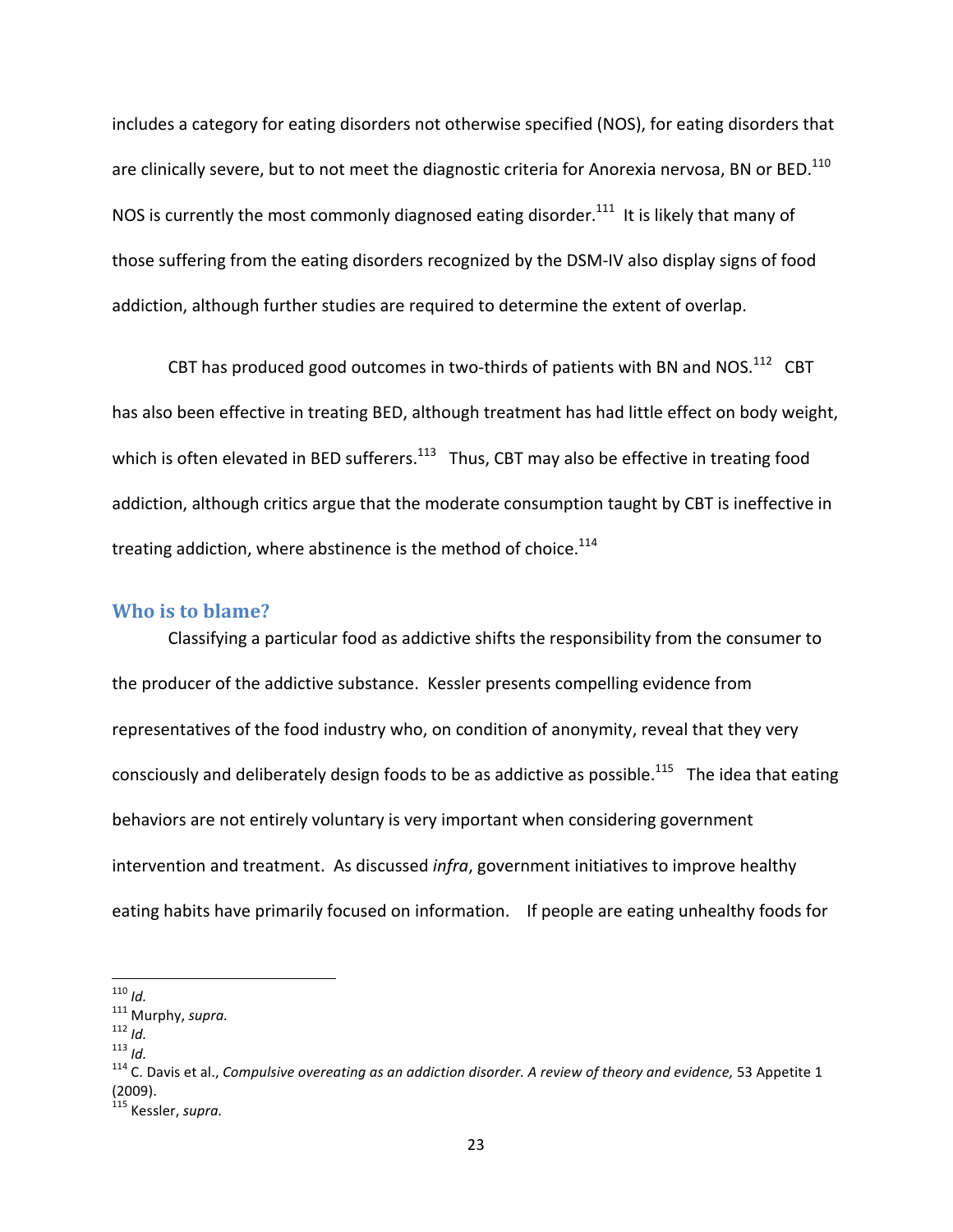emotional reasons rather than lack of information, campaigns focusing on nutritional information alone are unlikely to be effective. Indeed responders in the Stress in America survey cited lack of willpower, not lack of information, as their main barrier to a healthier lifestyle.<sup>116</sup>

It is unclear however, how much regulation is possible for several reasons. First, there is a problem of classification. Which foods should be classified as addictive? If any foods that contain refined sugar and fat are addictive, we will end up categorizing apple pie and birthday cake as addictive substances. Any effort to introduce warning labels or impose taxes on such foods would likely be met with political resistance, not only by the politically strong food industry, but by consumers. This issue can be overcome by conducting surveys of individuals with food dependence to determine which foods trigger addictive behavior. The composition of foods identified can be used to predict which other foods will have a similar effect.

Second, blaming the food is inconsistent with the American ideal of independence and free choice. Having the government interfering with what we can eat is very intrusive, arguably much more so than its regulation of tobacco and alcohol. It is unclear, however, how free our choices really are. Refined and processed foods are typically cheaper and more accessible than healthier options. It is much faster and less labor intensive to grab a bag of potato chips at the checkout counter than to bring home a dirty potato that has to be scrubbed, peeled and prepared. With their added fat and sodium, and perhaps even sugar, potato chips also win on palatability for most consumers. It's also much cheaper to grab something packaged from the vending machine than to go to the salad bar. Thus those with the least time and money also

<sup>&</sup>lt;sup>116</sup> http://www.apa.org/news/press/releases/stress/national-report.pdf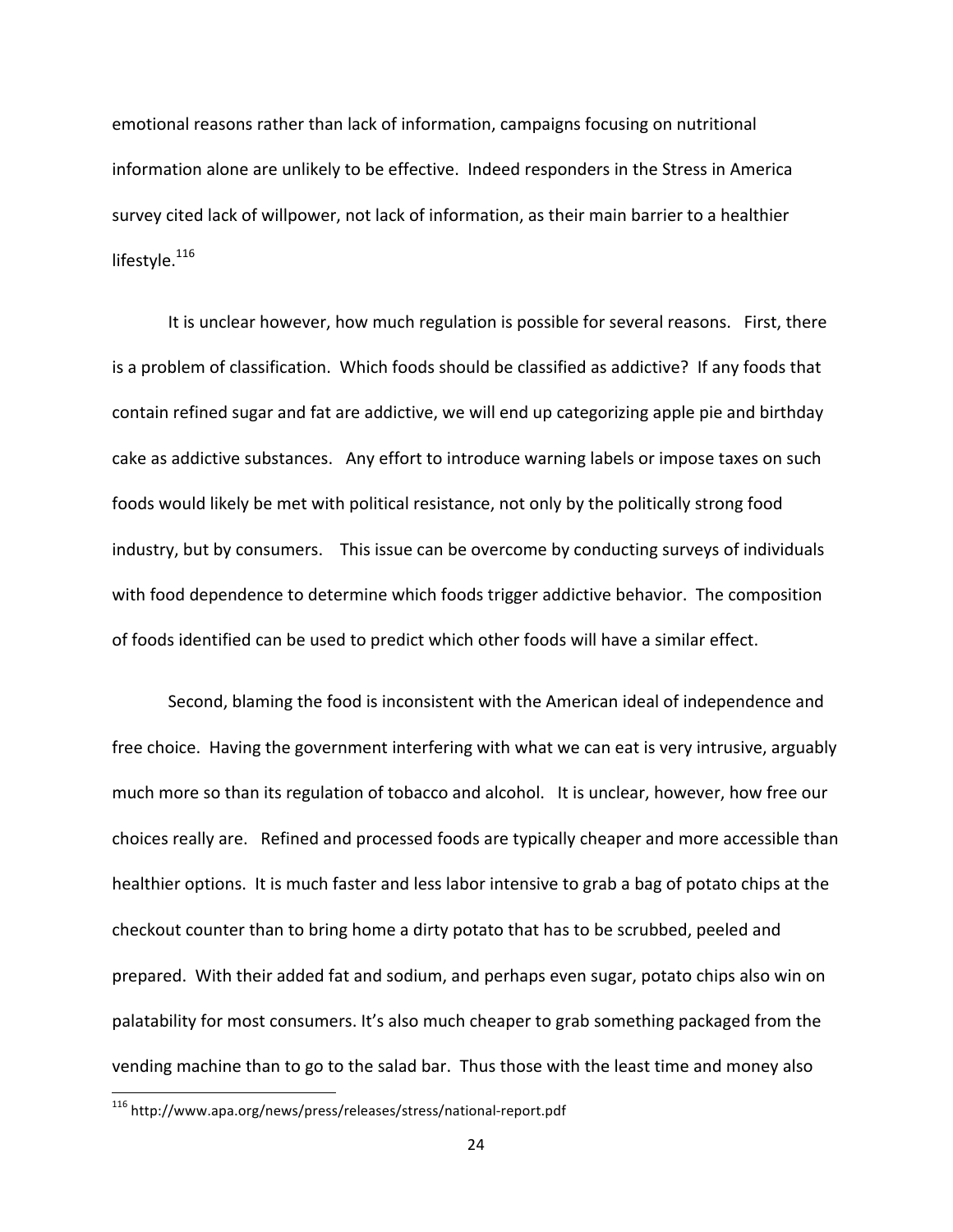have the least choice when it comes to healthy food. The choice is further skewed by advertising. I cannot recall every seeing an ad for carrots on television. Anyone who watches TV is bombarded with seemingly delicious packaged creations that only require taking off the wrapper or possibly a short moment in the microwave. The happy and attractive people eating these foods on television would clearly never go through the effort of preparing something from scratch, so why should you?

The issue of choice is particularly important when it comes to children. Even if one contends that adults should be able to obtain enough information to make healthy choices without any government intervention, children do not have the same resources. Children are much more likely to be influenced by what their parents and peers are doing and what they are viewing on television. Research confirms that children consume substantially more food than the controls after viewing a fastfood advertisement.<sup>117</sup> That many children are struggling with weight and associated anxiety is evident from the obesity statistics and the APA survey discussed *supra*. Many countries already have laws in place that restrict advertising of unhealthy foods to children,<sup>118</sup> but the US presently has none. Intervention is likely particularly important when it comes to children, because exposure to unhealthy and addictive foods early in life may have long lasting effects.<sup>119</sup>

<sup>&</sup>lt;sup>117</sup> J.C.G Halford et al., *Effect of television advertisements for foods* 

on food consumption in children, 42 Appetite 221 (2004). <sup>118</sup> V.G. Oommen viewing Times: An<br><sup>118</sup> V.G. Oommen et al., Policies on Restriction of Food Advertising During Children's Television Viewing Times: An *International Perspective, Proceedings Australian College of Health Service Executives 2008 Conference, Going for* Gold in Health- Motivation, Effort, Performance. Gold Coast, Australia (2008). 119 A. Gearhardt et al., *Can food be addictive? Public health and policy implications*, 106 Addiction 1208 (2011).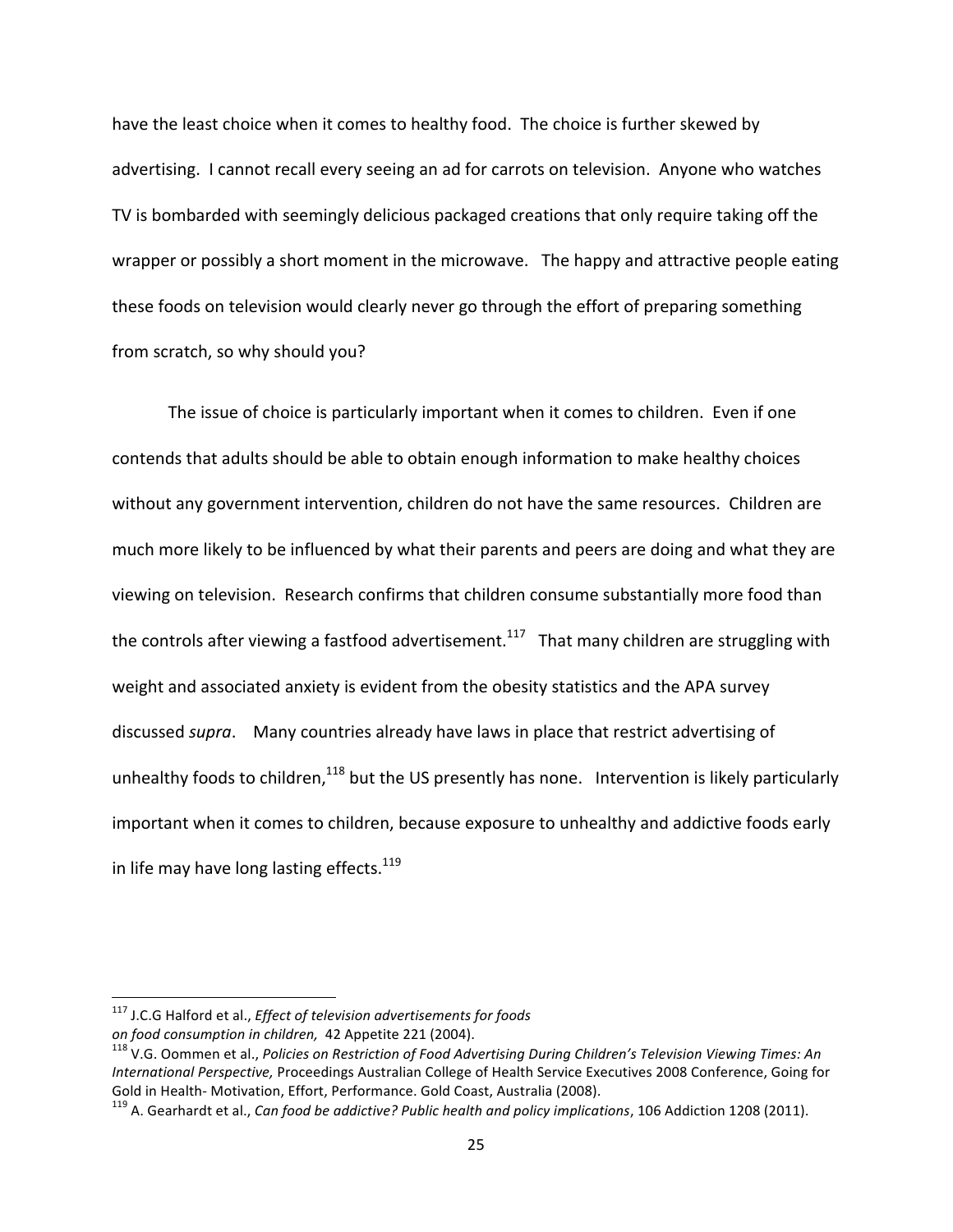David Kessler suggests that the consumption of unhealthy foods is not going to end until there is an attitude change towards unhealthy foods, similar what happened to smoking which went from cool and sexy to unhealthy and plain disgusting. Steven Gortmaker, at the Harvard School of Public Health has pointed out that the smoking epidemic was not really reversed "until there were bans on advertising and limits on consumption through things like taxation. $"^{120}$  The media has a strong role to play in changing public attitudes and the government has at least some power to regulate what information we receive through advertising. While the First Amendment protects advertising as commercial speech, it does not protect misleading information. Some argue that food advertising to children is inherently misleading because children cannot recognize the persuasive intent or apply the critical evaluation required to comprehend commercial messages.<sup>121</sup>

## **Government Intervention**

The Department of Agriculture (USDA) and several agencies of the Department of Health and Human Services (HHS) administer research programs and informational campaigns to combat obesity, but none of these have addressed food addiction to date. In addition, Michelle Obama has introduced "Let's Move," an anti-obesity initiative with particular focus on children.<sup>122</sup> Government focus to date has been on informing the public of healthy eating patterns. Well-intended brochures and websites explain that weight gain is due to taking in too many calories and that weight loss can be achieved by eating a vegetables and whole grains

<sup>&</sup>lt;sup>120</sup> "Obesity Rates Hit Plateau in U.S., Data Suggest", P. Belluck, New York Times, January 13, 2010; http://www.nytimes.com/2010/01/14/health/14obese.html?\_r=2 ; accessed March 27, 2012<br><sup>121</sup> S. Graff et al., *Government Can Regulate Food Advertising To Children Because Cognitive Research Shows That It* 

*Is Inherently Misleading*, 31 HealthAffairs, 392 (2012).<br><sup>122</sup> http://www.letsmove.gov/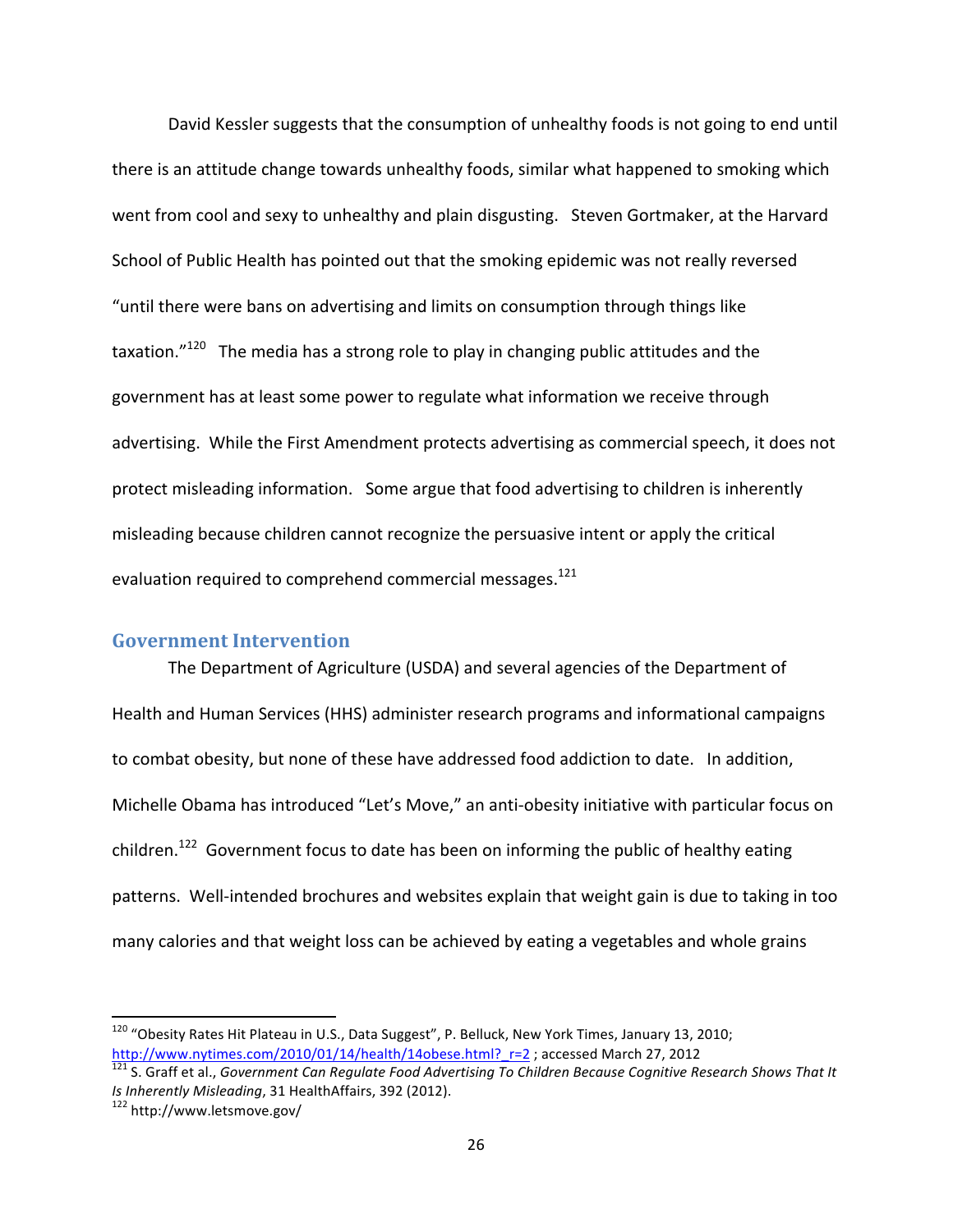while reducing intake of fat, sugar and refined carbohydrates.<sup>123</sup> Even children, however, are typically aware of the basic rules for healthy eating $124$ , but overeat for other reasons, including emotional. Indeed, the website that was used to collect information was intended to encourage healthy eating habits, an effort that proved ineffective. The children are puzzled and frustrated by their inability to stop eating. Postings include: "WHY is it SO hard to resist CRAVEings??? I'm SUFFERing with all this WEIGHT but I still HAVE to eatwhat I'm craveing!" (female, age 14, 5'0", 304 lbs).'; "'it's like i couldn't stop eating . . . i don't understand why i get this feeling "(female, age 17, 5'2", 240 lbs)'; and ""god i can't stop eating . . . this is so retarded." (female, age 16, 5'4",216 lbs)'<sup>125</sup>

The Centers for Disease Control and Prevention (CDC) has presented a list of factors contributing to childhood obesity as well as proposed solutions.<sup>126</sup> The facts are disturbing. Nearly half of US middle and high schools allow advertising of "less healthy foods," and more than half offer such foods as well as sugar drinks for purchase. Currently 80% of children consume sugar drinks on a given day and children 8-18 years old spend an average of 7.5 hours a day using entertainment media, 4.5 hours of which is dedicated to viewing television.<sup>127</sup> Since children's programming is interspersed with frequent advertisements for unhealthy food, the media time does not only indicate an excessively sedentary lifestyle, but also additional exposure to unhealthy food advertisement.

<sup>&</sup>lt;sup>123</sup> See e.g. http://www.letsmove.gov/eat-healthy ; http://www.letsmove.gov/eat-healthy ; http://www.fruitsandveggiesmatter.gov/<br><sup>124</sup>Pretlow, *supra.* 

<sup>125</sup> *Id.* 125 *Id.* 126 http://www.cdc.gov/obesity/childhood/problem.html 127 *Id*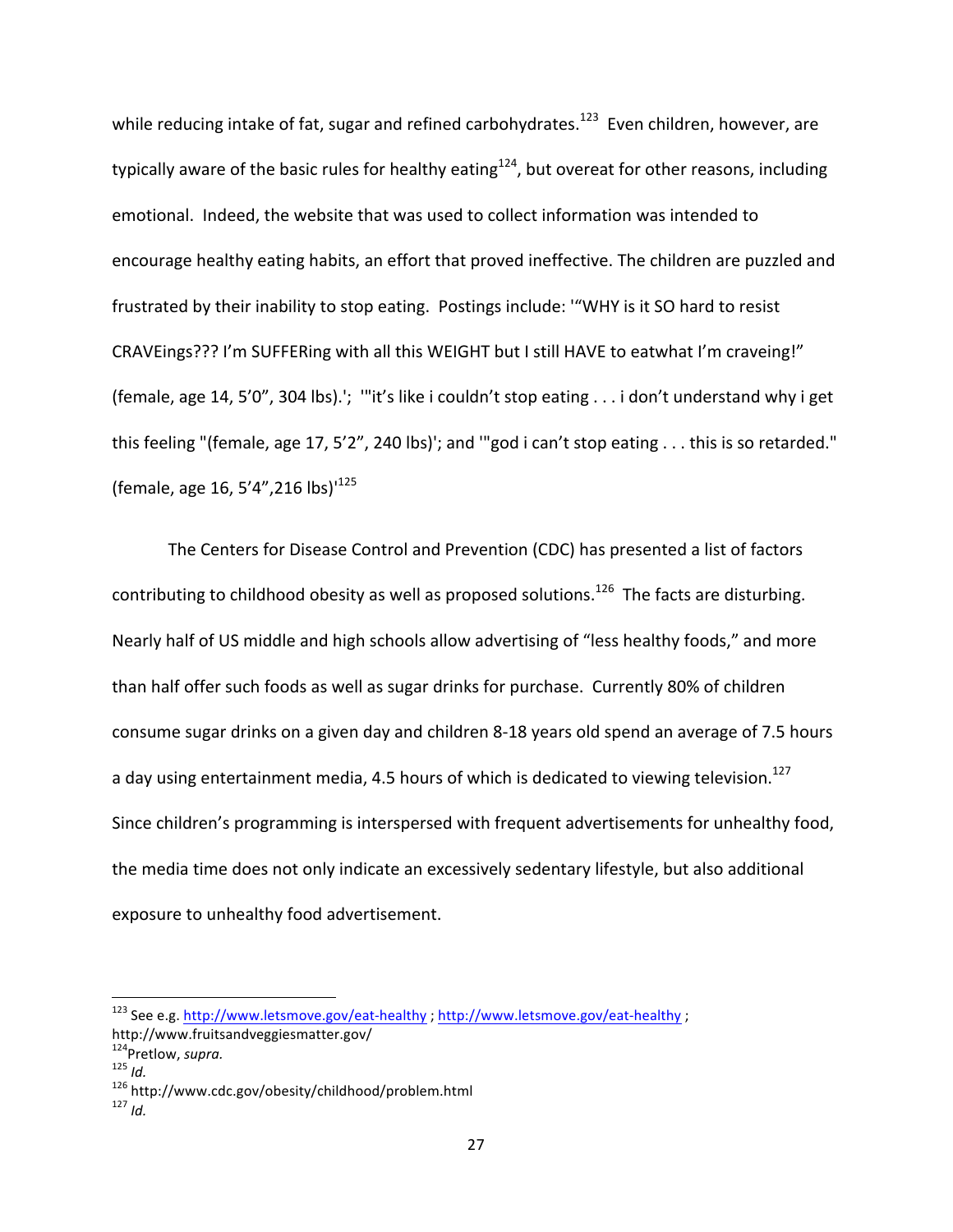The CDC does a good job of identifying some of the factors contributing to obesity. While it does not directly discuss the possibility of addiction to hyperpalatable foods, it identifies the presence of sugar laden foods and advertising of unhealthy foods as major factors. The solutions, however, do not sufficiently address the problem. They include steps that states and communities can take, such as providing incentives for supermarkets and schools to provide healthier foods, and steps for parents, including limiting screen time, providing healthy foods at home and encouraging physical activity. None of the steps place any responsibility on private actors or suggest that the food industry should be more carefully regulated, however.

## **Efforts directed to increasing the availability of fresh produce**

Recent legislation has provided state grants to increase the availability of fruit and vegetables to children, as well as tax credits to retailers that increase availability of fruits and vegetables to children. However, the programs have been underutilized by state and local actors.<sup>128</sup> Further, the combined spending on fruit and vegetable related activities by the NIH, CDC and USDA was only 2.8% of the total budget.<sup>129</sup> A recent assessment suggests that the spending must be increased by more than 3.5 billion to adequately address diet-related chronic disease.<sup>130</sup>

## **Government Obesity!Research**

!!!!!!!!!!!!!!!!!!!!!!!!!!!!!!!!!!!!!!!!!!!!!!!!!!!!!!!!!!!!

In its obesity research agenda for 2011, the NIH proposes to study a number of areas related to obesity and weight management. The agenda includes a list of very broad initiatives including discovering biologic mechanisms regulating energy balance, understanding correlates,

<sup>128</sup> Kraak,!(2012), *supra*. <sup>129</sup> *Id.* <sup>130</sup> *Id.*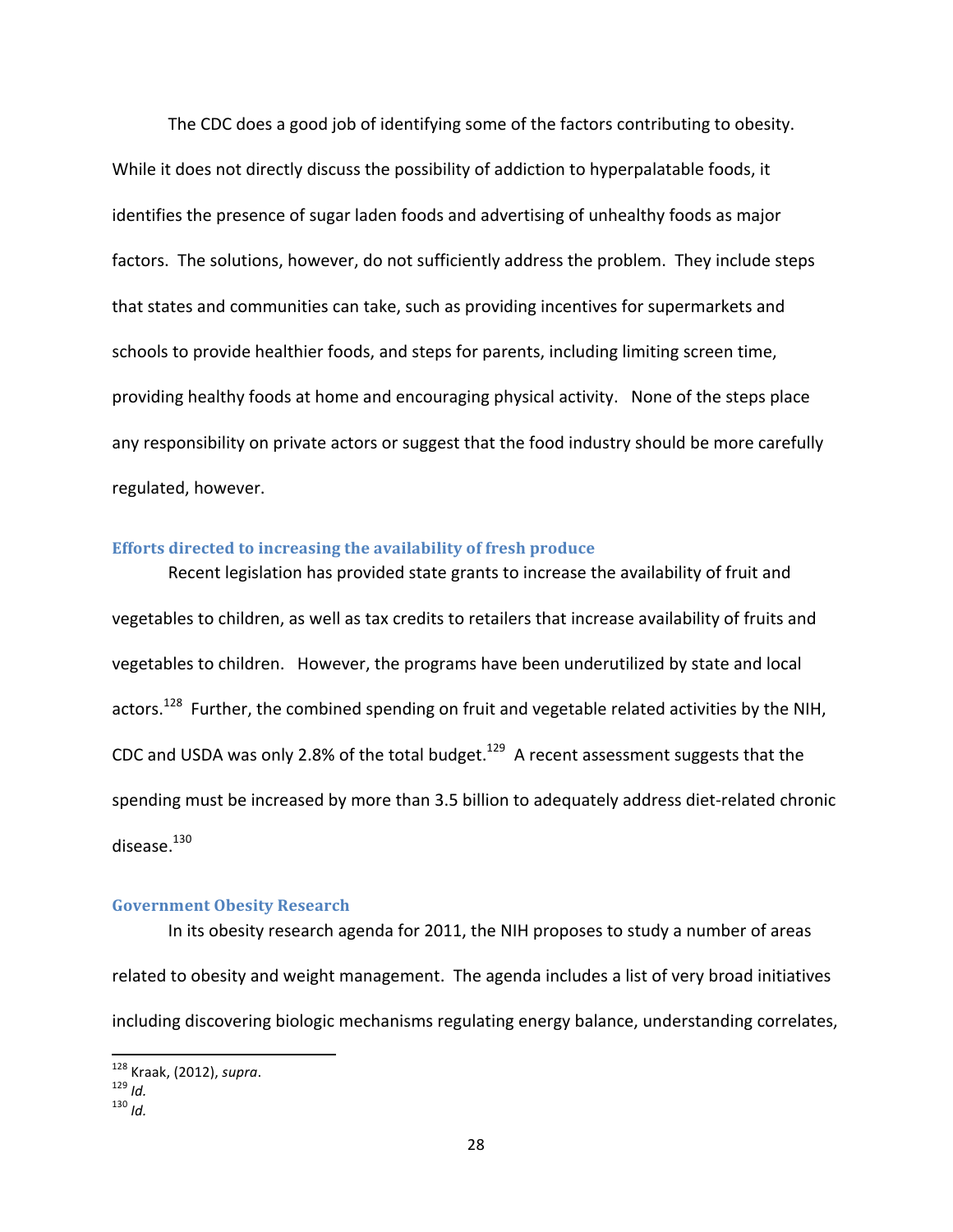determinants and consequences of obesity, and designing and testing interventions to promote healthy weight (including surgical methods). While the goals are so broad and vague that they may encompass food addiction, there is no explicit mention of such research focus.

The focus appears to be more skewed towards biological phenomena, such as gut flora and genetic variants. This is unfortunate, because neither the gut flora nor genetic changes are likely to explain the recent obesity epidemic or unhealthy eating patterns in general. As mentioned *supra*, the human generation time is simply too long to account for the drastic weight changes that have occurred in the last thirty years. Further, certain regions have much higher rates of obesity, $131$  suggesting that the underlying reasons are environmental, not genetic (unless there is significant genetic homogeneity in those regions). Although the gut flora can evolve rapidly, it is unlikely to be responsible for the obesity epidemic. Why would there suddenly be a strong selection for bacteria that make us fat? The mechanism is also unclear. How could bacteria cause someone to gain weight unless the person is actually taking in more food than necessary (in which case, the bacteria should not take the blame). This seems to violate the principle of conservation of energy. For these reasons, studying the gut flora is unlikely to provide a solution to the obesity problem.

#### **Advertising**

!!!!!!!!!!!!!!!!!!!!!!!!!!!!!!!!!!!!!!!!!!!!!!!!!!!!!!!!!!!!

In 2004, Congress directed the Institutes of Medicine (IOM), non-profit organization of the National Academies, to convene an expert committee to review food and beverage marketing practices that influence the diets of children and adolescents and to make

<sup>&</sup>lt;sup>131</sup> http://apps.nccd.cdc.gov/DDT\_STRS2/NationalDiabetesPrevalenceEstimates.aspx?mode=OBS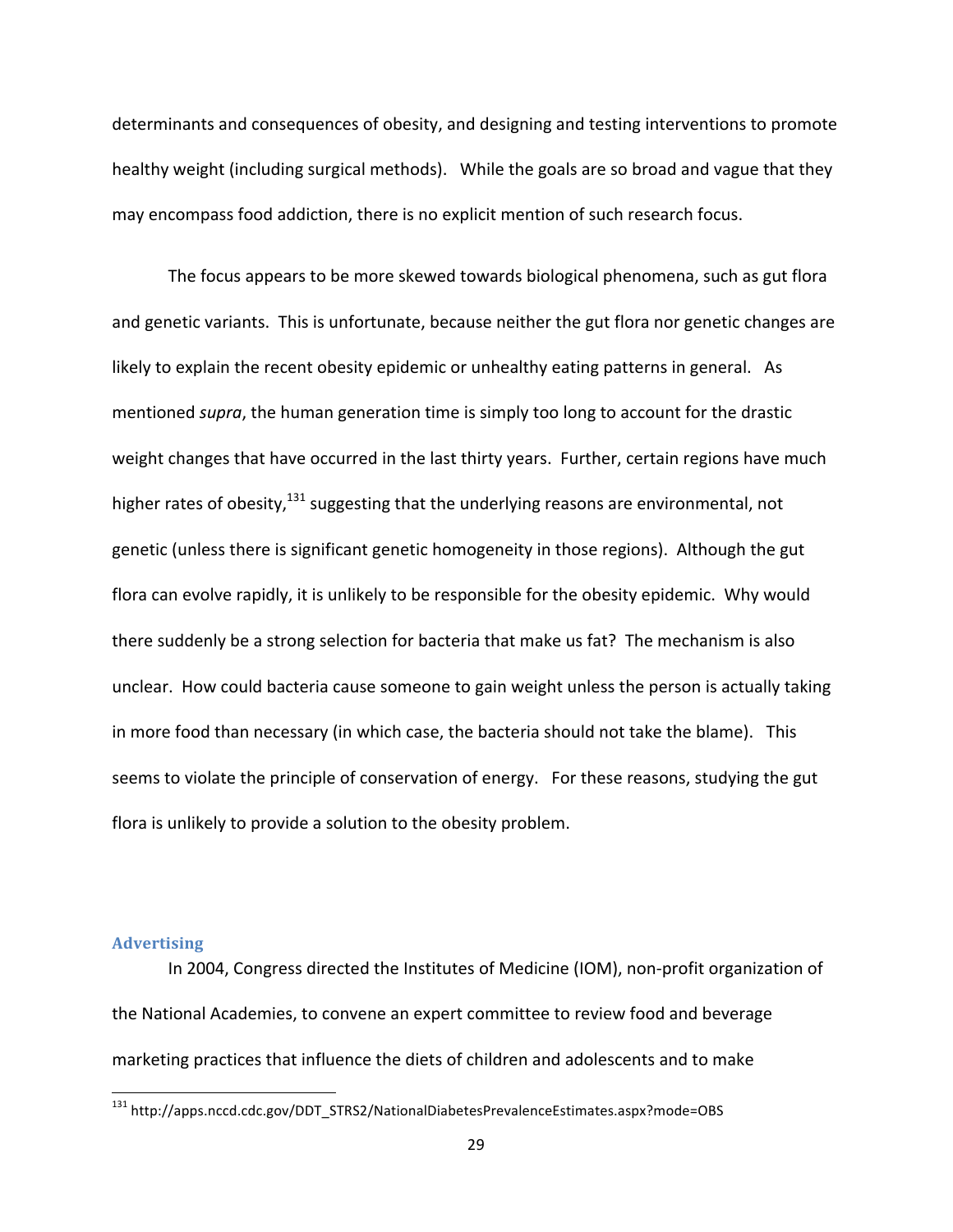recommendation for promoting a healthful diet. $132$  The resulting report found, not surprisingly, that children are consuming too much fat, sodium and added sugars, and that the food industry devotes substantial resources to marketing unhealthy foods directly to children. The report made recommendations to industry for marketing a healthful diet to children and adolescents.<sup>133</sup> Following the report, the Children's Food and Beverage Advertising Initiative (CFBAI) was created, and by 2010, 17 companies participated and voluntarily pledged to shift their child-directed advertising messages to encourage healthier choice<sup>134</sup>. The effect of this initiative has been limited or moderate at best, and companies continue to market unhealthy foods and beverages to young people, often by means of misleading health and advertising claims.<sup>135</sup> Indeed, the problem appears to be getting worse, not better. In 2009, "quick-serve chain restaurants" (QSR) spent \$4.2 billion on marketing, and from 2003-2009 exposure to QSR TV advertisements increased by 21% for preschoolers; 34% for children (2-11 years); and 39% for adolescents (2-17 years).<sup>136</sup> Further, African-American children and adolescents are disproportionately affected by the obesity epidemic and were targeted more aggressively by QSR advertising.<sup>137138</sup>

<sup>132</sup> V.I. Kraak et al., *Industry Progress to Market a Healthful Diet to American Children and Adolescents*, 41 Am J Prev Med, 322 (2011).<br><sup>133</sup> Id.

<sup>134</sup> *Id.*<br><sup>134</sup> *Id.*<br><sup>136</sup> *Id.* 135 <sup>1</sup> Id.<br><sup>136</sup> L.M. Powell et al., *Trends in exposure to television food advertisements among children and adolescents in the U.S.*, 164 Arch Pediatr Adolesc Med, 878 (2010). <sup>138</sup> J.L. Harris et al., Fastfood f.a.c.t.s. *Evaluating fast* 

*food nutrition and marketing to youth*, Rudd Center for Food Policy and

Obesity (2010); http://www.fastfoodmarketing.org/media/FastFoodFACTS\_Report.pdf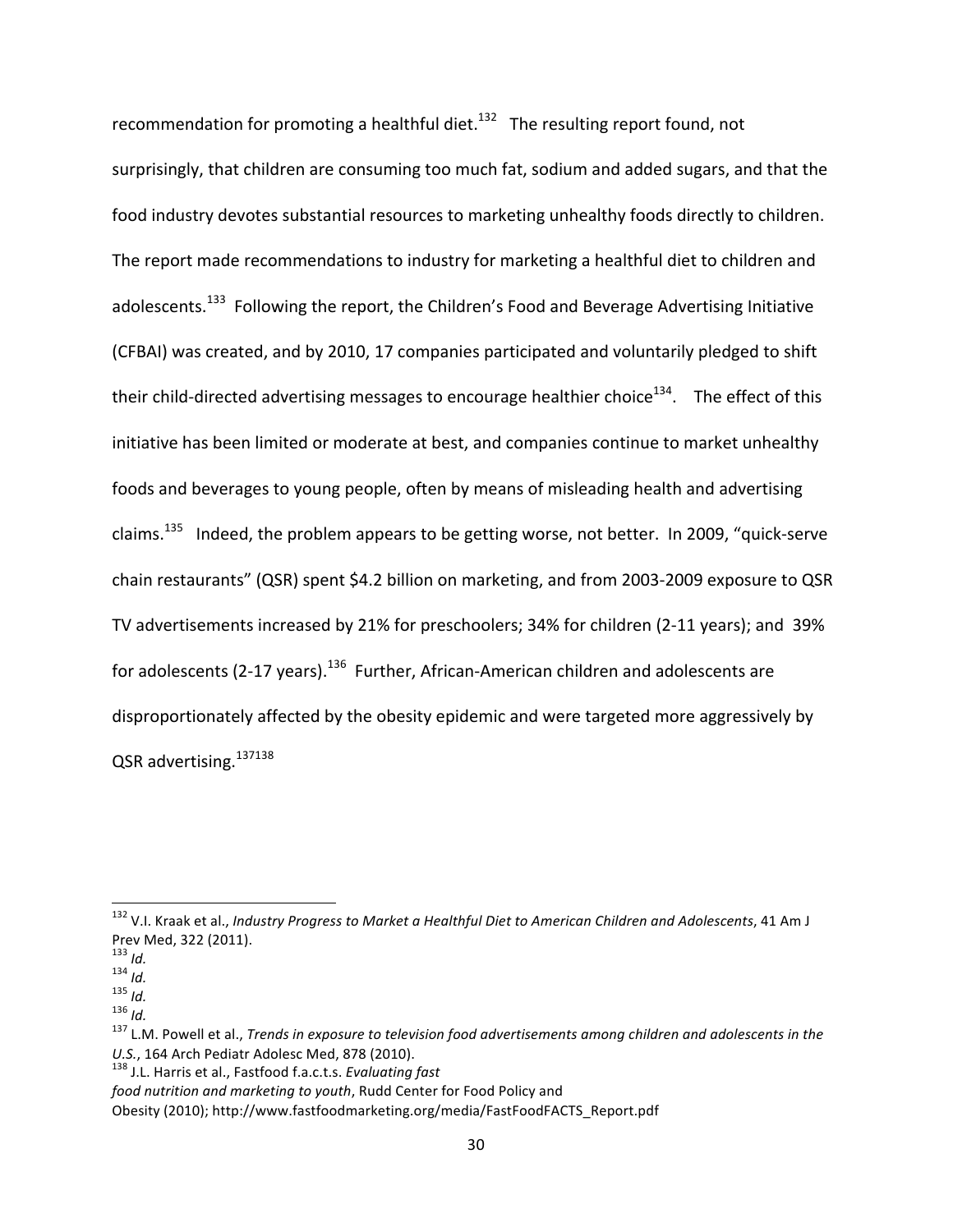#### *The Role of the FTC*

The Federal Trade Commission has statutory authority to regulate advertising that is either deceptive or unfair.<sup>139</sup> The Commission "will find deception if there is a representation, omission or practice that is likely to mislead the consumer acting reasonably in the circumstances, to the consumer's detriment." $140$  For a deception finding, the representation, omission or practice must be likely to mislead a reasonable consumer, and it must materially affect the consumer's choice or conduct, leading to injury.<sup>141</sup> An act or practice is unfair if it causes or is likely to cause substantial and not reasonably avoidable consumer injury, and if the harm is not offset by countervailing benefits to consumers or competition.<sup>142</sup>

Although the FTC has statutory authority to regulate deceptive and unfair advertising to children, it is very reluctant to do so, at least in part due to a failed rulemaking attempt in 1978. The proposed "kidvid" rule intended to restrict television advertisements of highly sugared foods directed to children, particularly those too young to understand the nature of commercial advertising or the health hazards of excessive sugar consumption.  $143$  The proposed rule would ban all television advertising directed to children that are too young to understand the selling purpose of advertising; 2) ban television advertising for food products posing the most serious dental health risk, direct to audiences with a significant proportion of older children, and 3) require that all television advertising for sugared food products not included in the ban be

<sup>&</sup>lt;sup>139</sup> 15 U.S.C. §45(a)<br><sup>140</sup> Deception Policy Statement, appended to Cliffdale Associates, Inc., 103 F.T.C. 110, 176  $(1984)$ .<br> $141$   $1d$ .

<sup>&</sup>lt;sup>142</sup> 15 U.S.C. § 45(n)<br><sup>143</sup> Advertising to Kids and the FTC: A Regulatory Retrospective That Advises the Present (2004). http://www.ftc.gov/speeches/beales/040802adstokids.pdf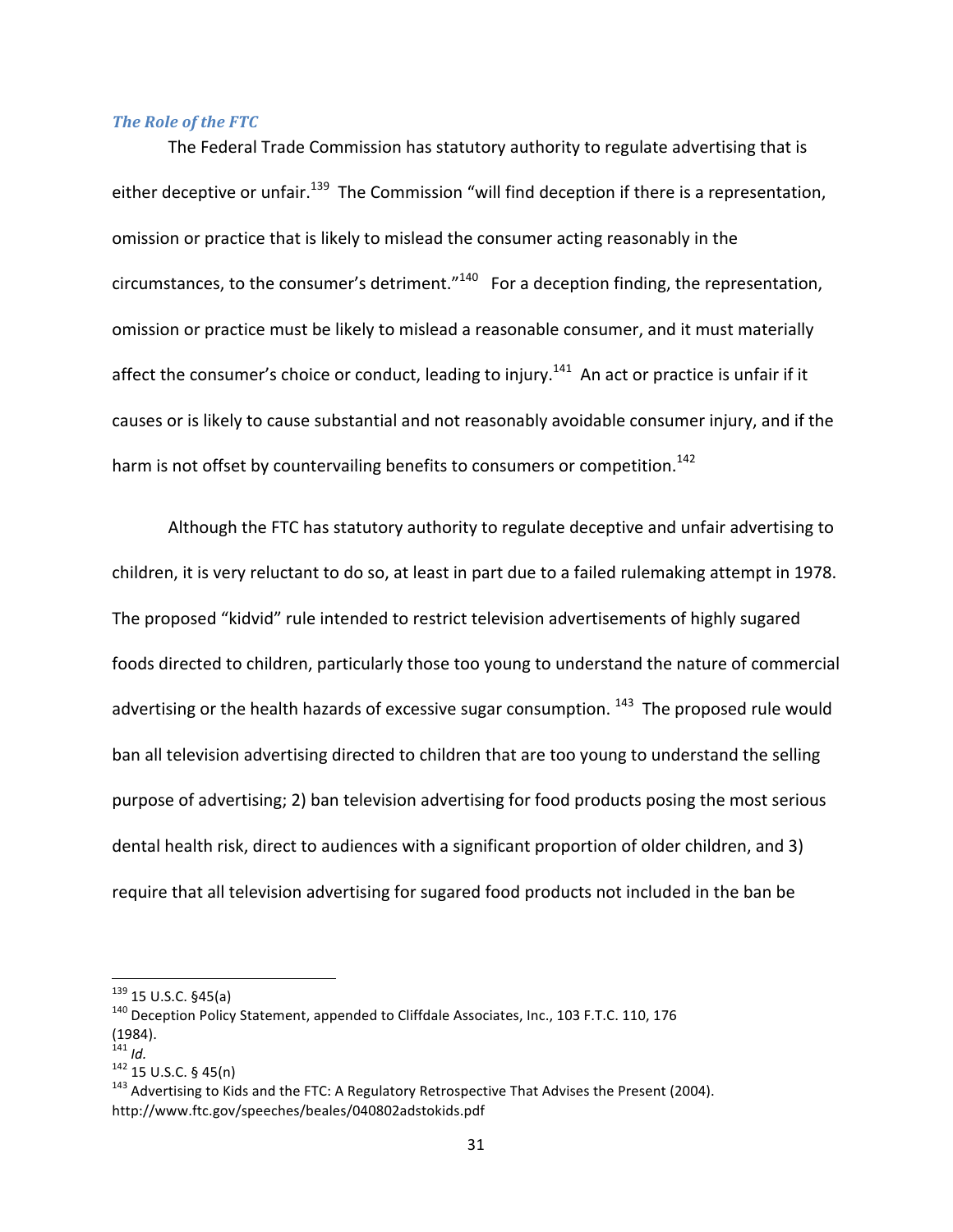balanced by nutritional disclosures funded by the advertisers.<sup>144</sup> The proposed rulemaking produced more than 60,000 pages of written comments, and though the FTC terminated the rulemaking three years later, members of the agency has described it as "toxic to the Commission as an institution."<sup>145</sup> The FTC lost funding, its other law enforcement functions were "left in tatters," and Congress passed a law prohibiting the FTC from adopting any rule in children's advertising rulemaking that relied on an unfairness theory.  $146$  Even the Washington Post criticized the proposed rulemaking as a " 'preposterous intervention that would turn the FTC into a great national nanny."<sup>147</sup> In addition to the negative publicity, major problems in justifying the rule were difficulty defining which foods and beverages should be covered by the ban, and in proving a causal relationship between dental caries and consumption of the particular products.

The FTC has referred to the KidVid rulemaking in arguing against rulemakings to ban "junk food" advertising to children. The agency argues that like the high sugar food, defining which foods should be considered junk food is difficult. The agency also argues that a "junk" food" ban would be unlikely to pass *Central Hudson* analysis, the Supreme Court's First Amendment test for commercial speech.<sup>148</sup> For regulation of commercial speech to be constitutional under Central Hudson, 1) the state must assert a substantial interested to be achieved by the restrictions; 2) the restriction must directly advance this interest, and 3) there

<sup>&</sup>lt;sup>144</sup> 43 Fed. Reg. at 17,969; 1978 Staff Report at 10-11.<br><sup>145</sup> Advertising to Kids and the FTC: A Regulatory Retrospective That Advises the Present (2004). http://www.ftc.gov/speeches/beales/040802adstokids.pdf<br><sup>146</sup> ld.<br><sup>147</sup> ld.

<sup>148</sup> *Central Hudson Gas & Elec. Corp. v. Public Serv. Comm'n, 447 U.S.* 557 (1980).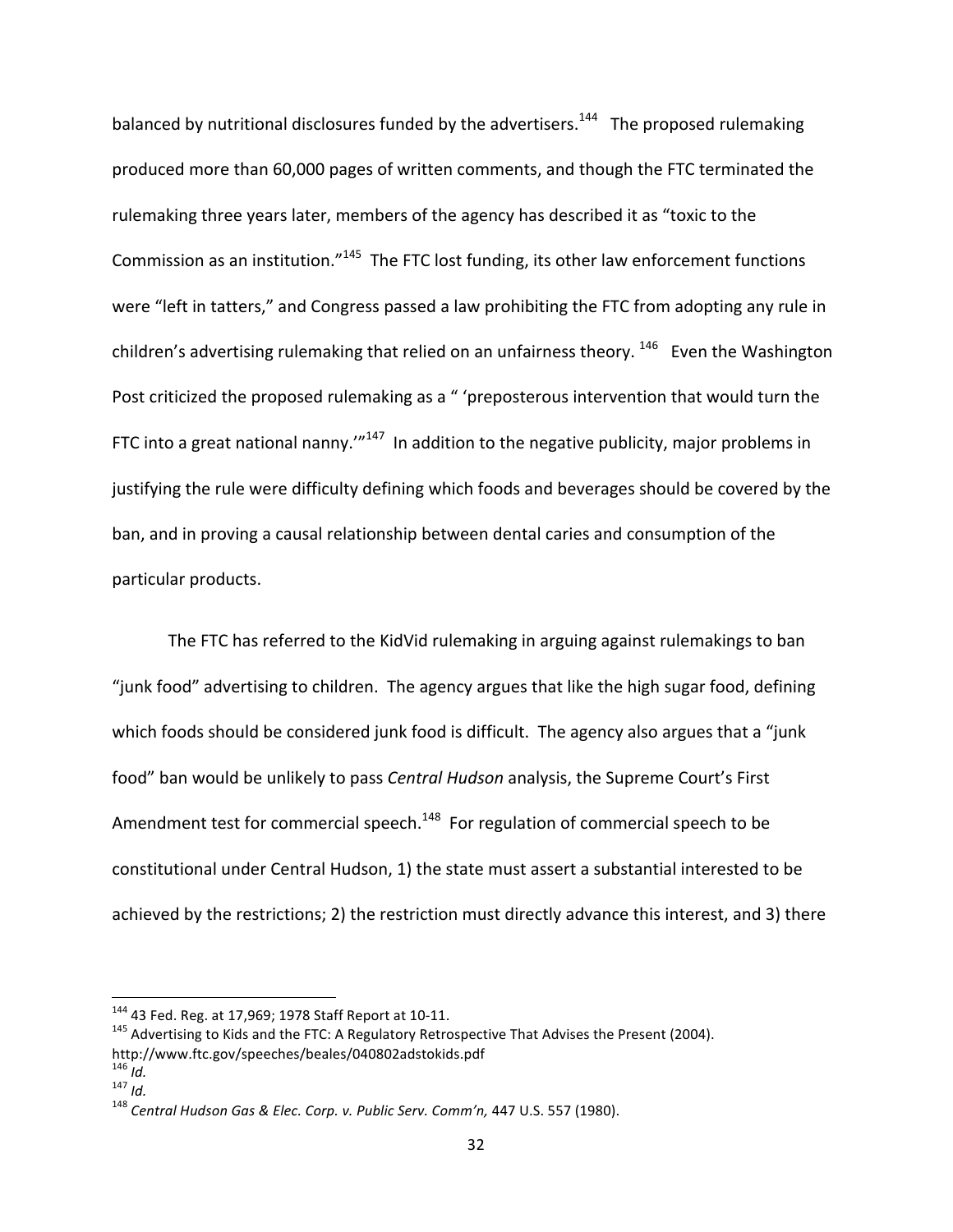should be no less speech-restrictive alternatives that serve the same interest equally well.<sup>149</sup> The FTC argues that the "directly advance" requirement is problematic if the interest to be served is reducing childhood obesity, because the causes of obesity are complex.<sup>150</sup> It also argues that there are less restrictive alternatives, such as encouraging ads promoting balanced nutrition, making improvements to nutrition labeling and encouraging self-regulation on the part of industry.<sup>151</sup> The reluctance of the FTC to attack the problem is not necessarily warranted. The KidVid rulemaking occurred in different political climate and prior to the obesity epidemic.

The food addiction framework would facilitate regulation of advertising. The addiction model shifts responsibility from the consumers to the producers. A finding of deception is much more likely when advertising foods with addictive potential. A reasonable child would conclude after watching his or her favorite cartoon character munching away on something that looks delicious, that it is something that he or she should try. The child would not have any reason to suspect that consumption of the food could lead to a substance abuse disorder. The choice to consume the product would be materially affected by exposure to the advertisement, since it strongly increases the child's awareness of and desire for the product.

If the FTC promulgates a rule that bans advertising of addictive foods, the Hudson issues would also be easier to overcome than if the ban is directed to unhealthy foods based on their link to obesity. First, the interest to be advanced could be defined as protecting our children from exposure to addictive substances. The causal link to obesity would not have to be made,

<sup>149</sup> *Id.*<br><sup>150</sup> Advertising to Kids and the FTC, *supra*.<br><sup>151</sup> *Id*.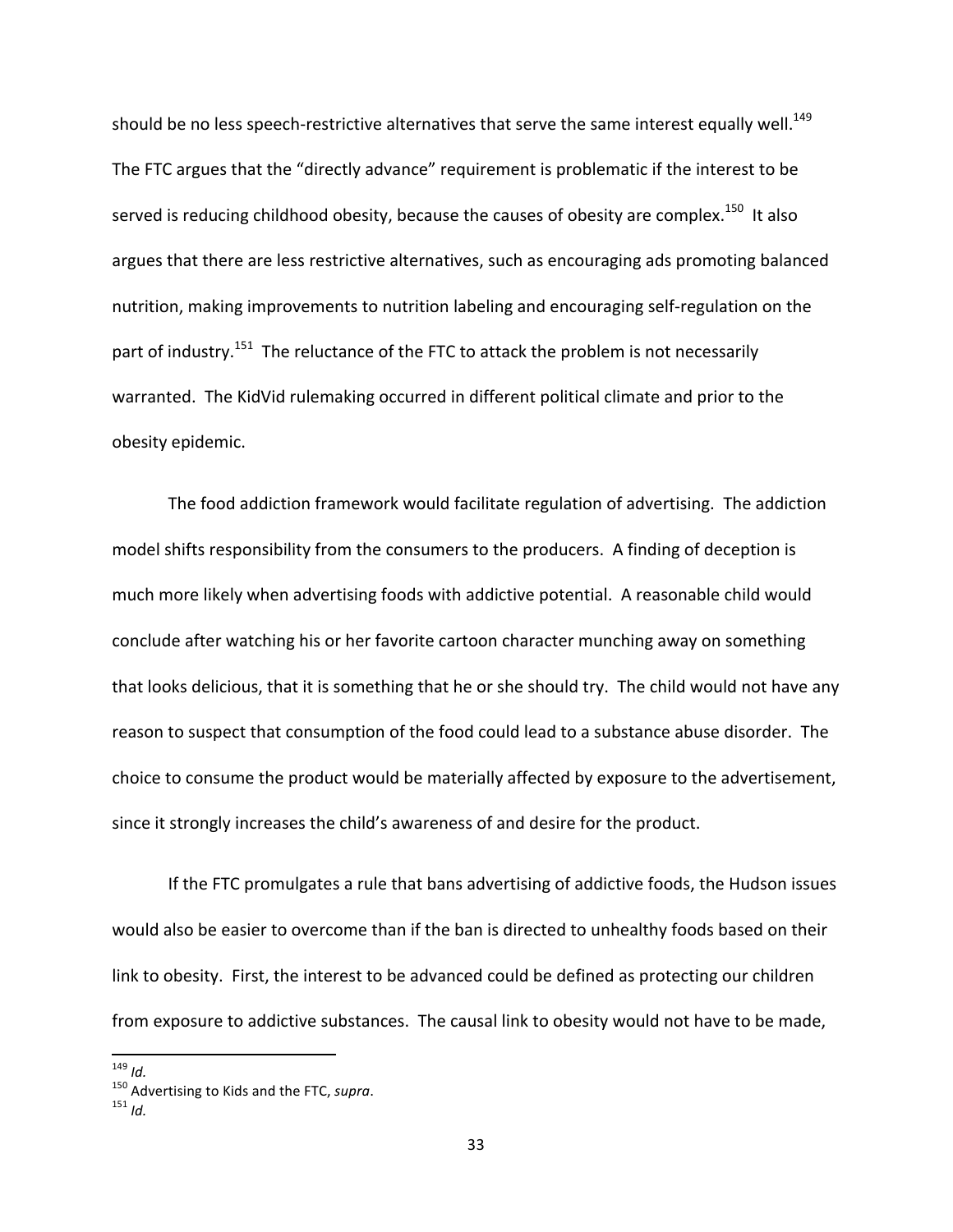because the public has a compelling interest in not becoming addicted to unhealthy foods, regardless of whether the addiction also leads to obesity. Overconsumption of unhealthy foods can lead to a number of problems besides obesity, including malnutrition and diabetes.

The public has a particularly compelling interest in preventing children from becoming conditioned to desiring highly processed, nutrient poor, foods that are high in refined carbohydrates, sodium and fat, because early conditioning can predict lifelong habits. Further, children need particular protection since they do not have the same ability to make critical, informed choices as adults. A restriction on advertising of addictive foods would directly advance the interest of protecting children from becoming addicted to such foods. Finally, less restrictive alternatives that serve the interest equally well will be difficult to identify. Even if "positive advertising" may be used to balance out the negative effects of the addictive food advertising, it cannot possibly serve the interest as adequately as avoiding exposure to unhealthy food advertising altogether.

The problem of defining which foods should be considered addictive will still be a challenge, but that can be determined based on more extensive surveys. David Kessler has already suggested that the combination of large amounts of fat, sugar or refined flour and salt is common to most hyperpalatable foods, and anonymous industry officials agree that they purposely combine these ingredients because they make consumers come back again and again. If enough survey data is obtained from people with food dependence, the foods identified can be used to estimate a formula for a typical addictive food. Threshold levels of

34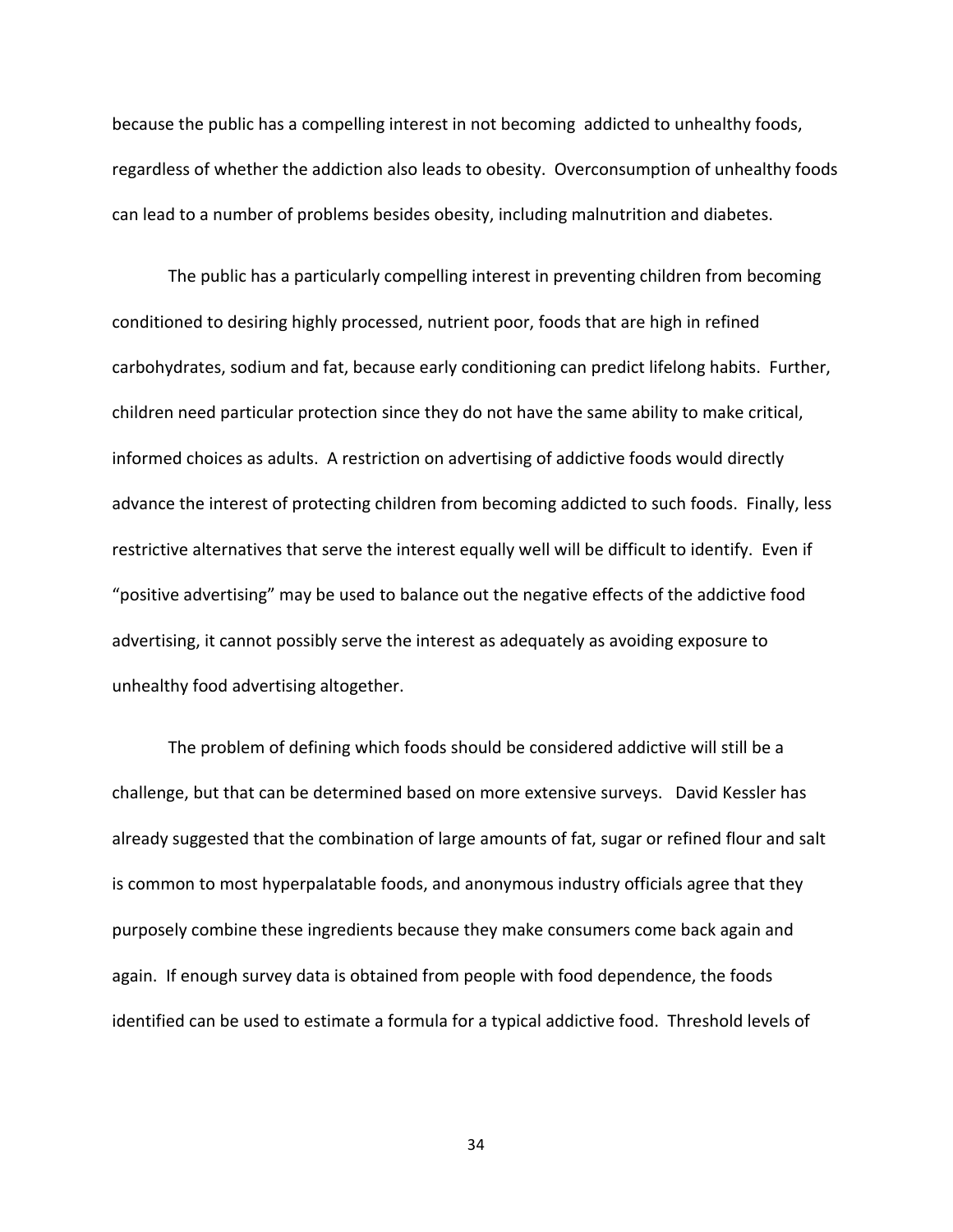carbohydrates, fat and sodium can be identified, and the combination of all three may be required, depending on the survey data reveals.

#### **The Role of the FDA**

Food addiction is still controversial and the FDA has not addressed the issue. Unlike tobacco, where the FDA's authority to regulate was struck down by the Supreme Court until explicitly authorized by Congress, $152153$  food regulation is clearly within the agency's scope of authority. Food addiction, however, is not something Congress anticipated in drafting the Food, Drug & Cosmetic Act, and it may best be addressed by a statutory amendment directed specifically to the problem. Such an amendment would of course have to withstand strong opposition from the politically strong food industry.

The FDA can require labeling of food if it finds that "the food presents a threat of serious adverse health consequences or death to humans or animals"<sup>154</sup> Food addiction can have serious adverse health consequences, both physiological and psychological. Whether labeling hyperpalatable foods is an effective strategy, however, is unclear. Since many unhealthy foods are so commonplace in our society, warning labels may appear ridiculous or intrusive to consumers, even if the warnings are valid. The category of addictive foods is yet to be defined, but it may encompass foods like ice-cream and pecan pie. By the same token, a warning label on the ice-cream container stating that overconsumption can lead to diabetes and heartdisease, may serve to deter consumption in the same way that the warnings on cigarette packages deter some from buying cigarettes. Consumers are typically aware that ice-cream is

<sup>&</sup>lt;sup>152</sup> *FDA v. Brown & Williamson Tobacco Corp.,* 529 U.S. 120 (2000).<br><sup>153</sup>http://www.fda.gov/TobaccoProducts/GuidanceComplianceRegulatoryInformation/ucm246129.htm<br><sup>154</sup> 21 U.S.C. § 343(v)(2)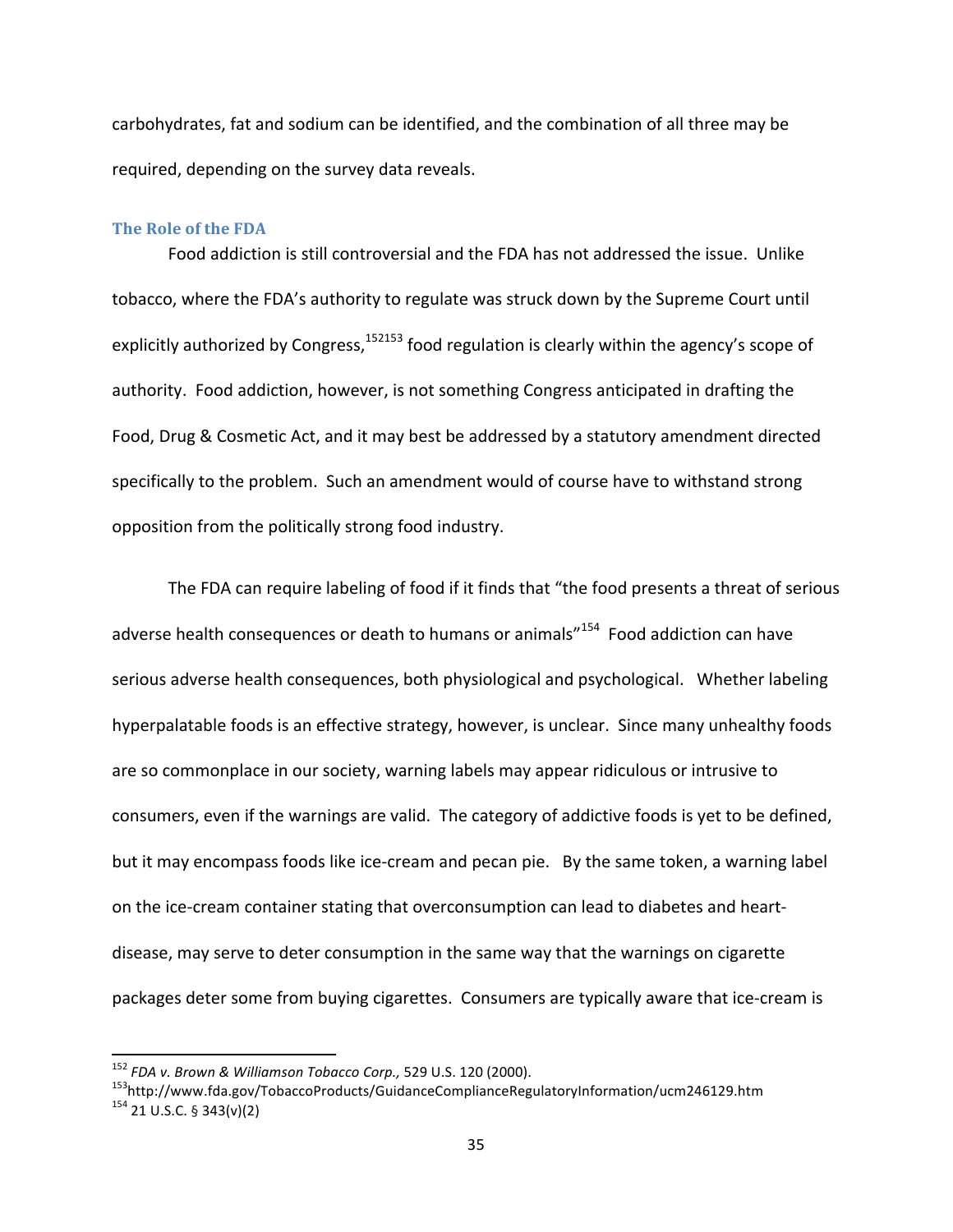not health-food, but being reminded of this fact when making a decision about how much to buy or consume could have some deterrent effect. Still, the political resistance by the food industry as well as from consumers would likely prevent such labeling from ever becoming reality, even if the scientific data supporting harm is strong.

Labeling that explicitly warns about the product's addictive potential would likely ineffective or even counter-productive. Many companies already use the addictive qualities of their products as an advertising tool. Pringles, for example, is proud to announce that "Once" you pop, you can't stop!" Any labeling indicating addictive potential would thus likely benefit the company by validating the irresistible quality of the product. Consumers may also perceive the message or disregard it as silly or intrusive.

## **Final!Words**

Recognizing the existence of food addiction has important implications for treatment and regulation. The concept of addiction can have a negative connotation for the affected  $$ people suffering from alcoholism and compulsive gambling are often viewed as morally deficient, even if the behaviors are strongly influenced by biological factors. Yet the addiction framework can be helpful by placing responsibility on the food industry, particularly when it comes to children and young adults. The effect on children can be devastating, as seen by the accounts of obese children and teenagers posting information that they would not even share with family members on an anonymous website.<sup>155</sup> For young people affected by food addiction and who also become obese, the effects are devastating. Obese children are teased

<sup>&</sup>lt;sup>155</sup> Pretlow, *supra*.